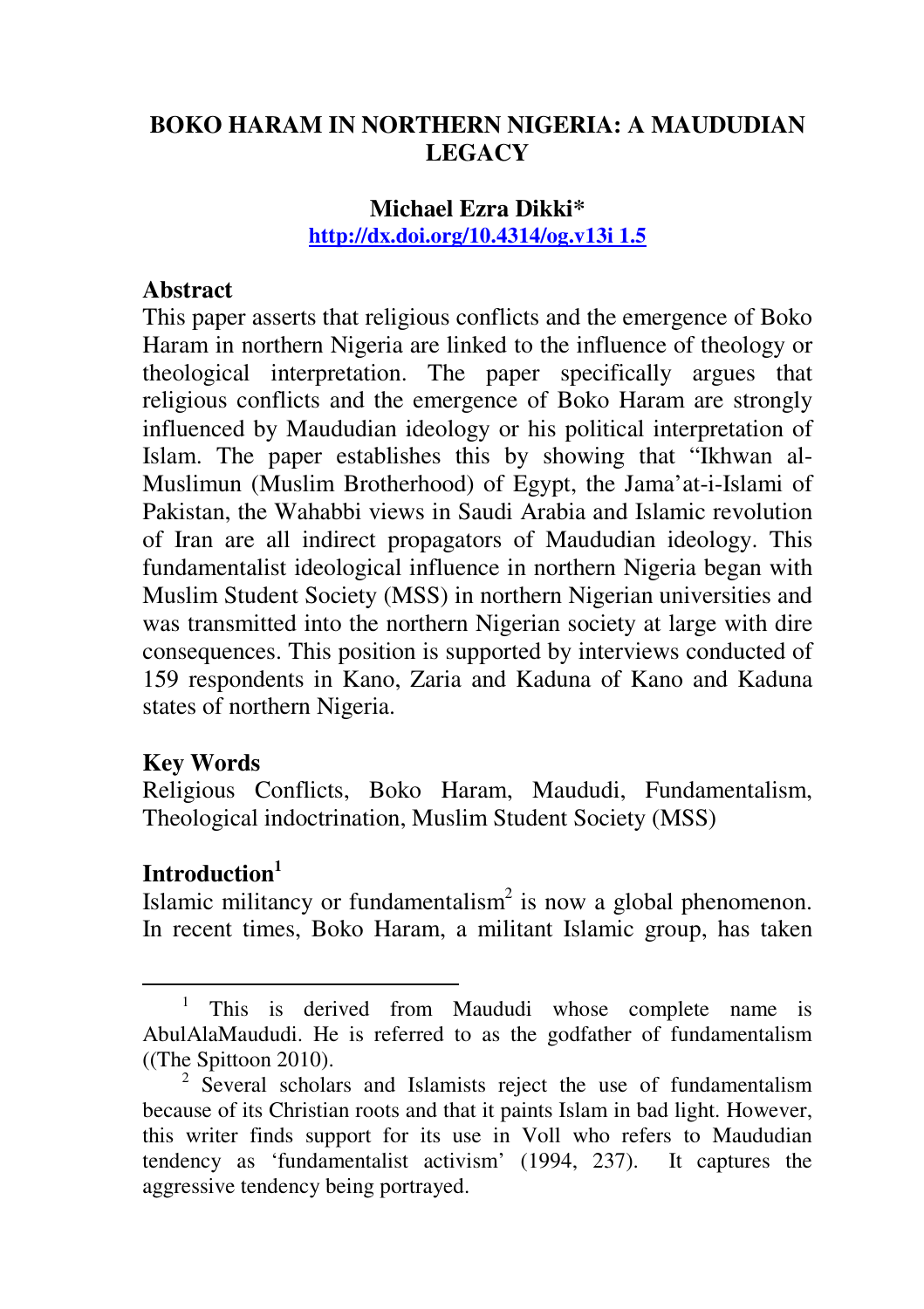captive several towns in north eastern Nigeria in a bid to establish an Islamic state.Several scholars in Nigeria have attempted to decipher the root cause of these religious conflicts and indeed the rise of *Boko Haram* in northern Nigeria.

Depending on the scholar, politicians, poverty and oppression as well as colonialism (Turaki  $2010$ <sup>3</sup> have been proffered as laying the foundation or promoting Islamic fundamentalism and the emergence of *Boko Haram.*Essentially, most scholars believe that religious conflicts and *Boko Haram* emerged as a result of socio-political and socio-economic factors. This paper questions the sufficiency of this claim and argues that theology and theological interpretation or indoctrination are the root cause, while socio-political and socioeconomic factors are secondary because in spite of socio-political and socio-economic factors, Islam existsin other parts of Nigeria without these crises.

The central argument of this paper is that both religious conflicts and the emergence of *Boko Haram* are as a result of theological ideology and essentially the fundamentalist ideology of Maududi and the *Salafi* tendency. This paper argues that the arrival of Maududian ideology led to the creation of sects like Boko Haram in northern Nigeria.<sup>4</sup>

#### **The Northern Nigerian Context**

l

Northern Nigeria is where majority of Muslims reside in Nigeria. Majority of scholars say Islam came to northern Nigeria between  $11<sup>th</sup>$  and  $12<sup>th</sup>$  Centuries as a result of Arab traders (Elaigwu and Galadima 2003, 16) although Ousman suggests that Islam came to northern Nigeria around the seventh century (2004, 76). There is a

<sup>&</sup>lt;sup>3</sup> The Turabian parenthetical referencing style is applied for this paper.

<sup>4</sup> Most of the ideas in this paper are part of research work done in pursuit of a PhD at Africa International University Nairobi-Kenya. Interviews that would be referred to in the later part of the paper are interviews conducted between April and May of 2015 in Kano, Kaduna and Zaria of 159 Muslims. The title is *Religious Fundamentalism in Northern Nigeria: An Examination of the Impact of Maududi's Political Interpretation of Islam on the Rise of Religious Conflicts in Kano and Kaduna States, Northern Nigeria and Its Effect on Christian-Muslim Relations.*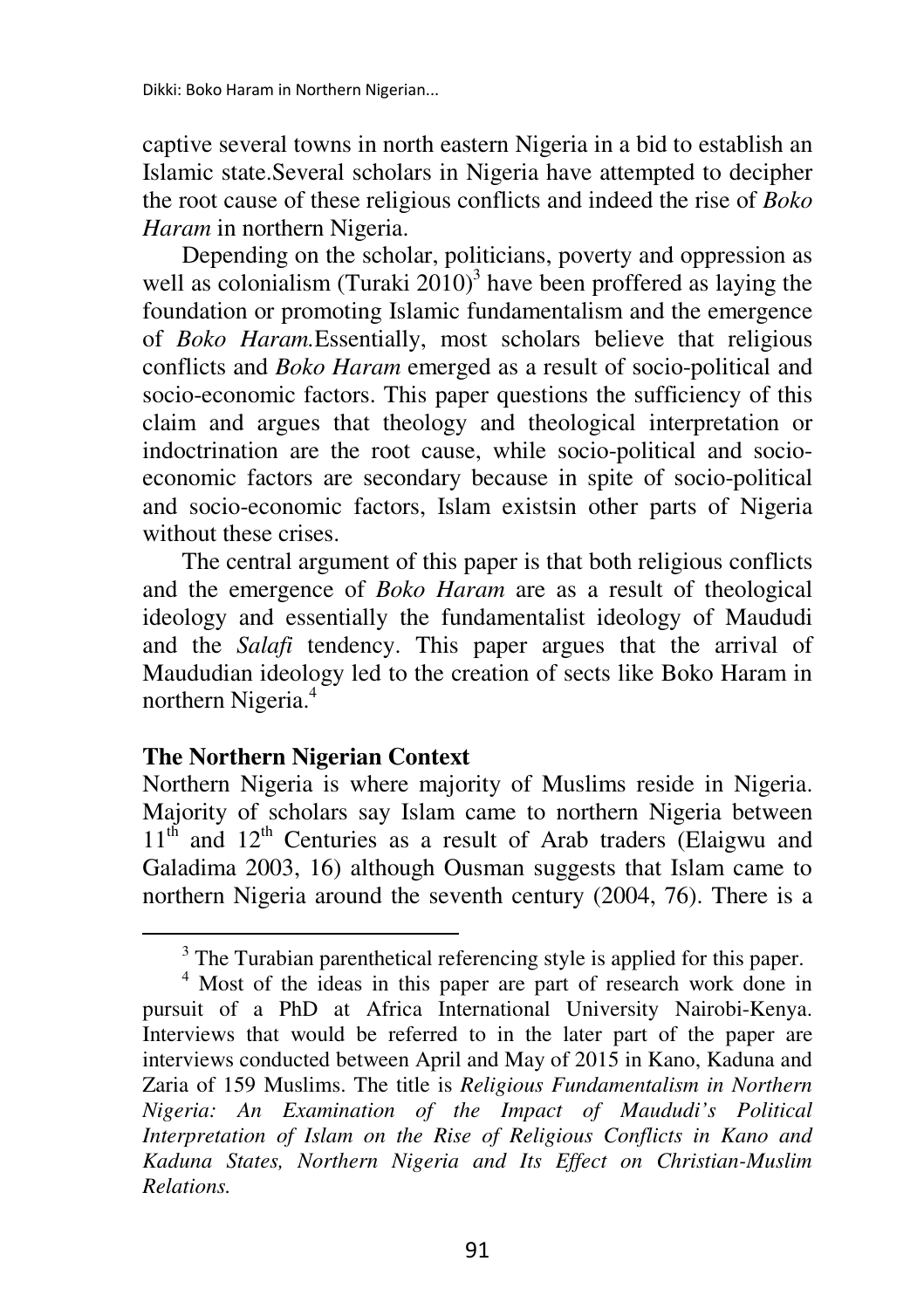general consensus that Kanem Bornu Empire is the first to be Islamized (Alaon.d., 6; Yusuf 2007, 238). Kane is reported to suggest A. D. 666-67 for the arrival of Islam to Chad region by a small group of Muslims under the leadership of Uqbah bin Nafi. The Kings of Kanem Bornu only received Islam around the  $11<sup>th</sup>$  Century (Sanusi 2007, 179). Islam reigned there for centuries until the British colonized northern Nigeria (Yusuf 2007, 238; Alaon.d., 6).

The second critical phase in the spread of Islam in northern Nigeria and beyond is the UsmanDanfodio jihad of the  $19<sup>th</sup>$  Century that established the Sokoto Caliphate, despite the fact that Islam has been in Hausa land since the  $15<sup>th</sup>$  Century, especially in Kano (Yusuf) 2007, 238; Hunwick 1992, 145). This jihad, within 50 years, swept the entire Hausa land and extended to former Bornu provinces, the Jukun and Nupe land as far as Oyo Empire in western Nigeria (Falola and Heaton 2008, 61, 65; Fwatshak 2006, 261-262, Schacht 1957, 123-129). In spite of the fact that Kalu (2004) reported that nine jihads occurred before the  $19<sup>th</sup>$  Century, most scholars agree that it is the Danfodio jihad that accounted for the spread of Islam in Nigeria (Yusuf 2007, 239; Christelow 2002, 187) until colonialists introduced indirect rule.

Falola suggests that resource mobilization is behind the adoption of indirect rule by colonialists (1998, 27). Turaki in his works of 1993, 1999, 2010 severally argues the impact of indirect rule on Muslim and non-Muslim relations in northern Nigeria. Turaki concluded that "contemporary Christian-Muslim relations in Northern Nigeria are rooted in the bitter enmity that existed between Muslims and non-Muslims because of the dehumanising effects of colonialism and slavery" (2010, 168).

Without question, colonial legacy contributed to the enmity between Muslims and non-Muslims. However, the argument here is that the emergence of new Islamic sects introduced changes in the Islamic movement in northern Nigeria.<sup>5</sup> These new sects began to interpret Islam in their own way. As shall be seen, Maududi contributed to this reinterpretation of Islam.

 $\overline{\phantom{a}}$ 

<sup>&</sup>lt;sup>5</sup> Sects emerge predominantly due to differences in theological interpretation.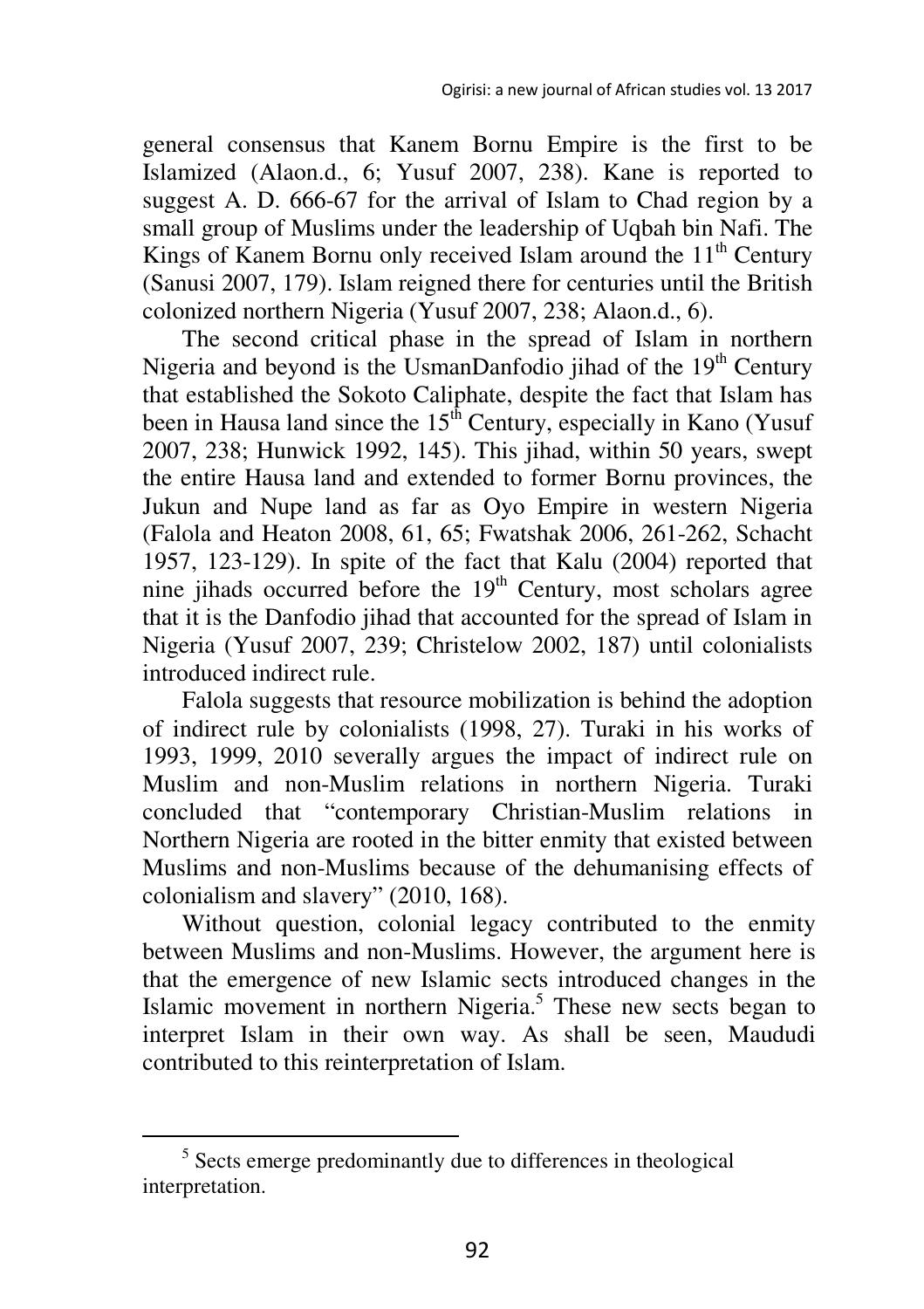Dikki: Boko Haram in Northern Nigerian...

The preceding makes this paper stress the inadequacy of ethnicity, poverty, illiteracy, media or politics (Ibrahim 1987, 68-69, 76-81) as exclusive or main causes of religious conflicts or fundamentalism in northern Nigeria. Clarke rightly argues that it will be "misleading, nevertheless, to interpret all recent fundamentalism in Nigeria, or for that matter all recent outbreaks of religious controversy and violence, in this way" (1988, 525). One agrees with Coulon that the religious re-composition we are seeing in Nigeria today is not a mechanical response to political and economic crises (cited in Ibrahim 1991, 115).

Elaigwu and Galadima also discredit the quest for *Shari'a*  implementation in northern Nigeria as a factor causing religious conflicts because *Shari'a* has always existed in northern Nigeria. It is the nature and mode of *Shari'a* implementation that is the issue (2003, 144). This alludes to the influence of theological interpretation or ideology. To buttress the claim for theological influence further, there is a need to look at the changing phases of Islam in northern Nigeria.

#### **The Changing Phases of Islam in Northern Nigeria**

Bala postulates three changing phases of Islam in northern Nigeria. These phases are the UsmanDanfodio jihad of 1804, the struggles between *Qadiriyya*Sufi order and the newly introduced *Tijjaniyya*order of 1825-1960, and the period that witnessed the introduction of *Izala* movement and the unified *Qadiriyya* and *Tijjaniyya*sufi orders of 1979 (2006, 82). The first phase between  $1804$  and later part of  $19<sup>th</sup>$  Century was consolidation period and intellectual awareness characterized by preaching, teaching, and writing of literature. The second phase was the period of struggle for supremacy between the two main sects of *Qadiriyya* and *Tijjaniya*. The third phase was the period heralding the emergence of several groups laying claim to superiority over the other, a period described as witnessing serious transformation among Muslim intellectual class (Bala 2006, 83-85). This period has persisted until this day.

This period also coincides with the period Clarke says Muslims in Nigeria, due to internal and external religious, political and economic developments, were roused to be conspicuously involved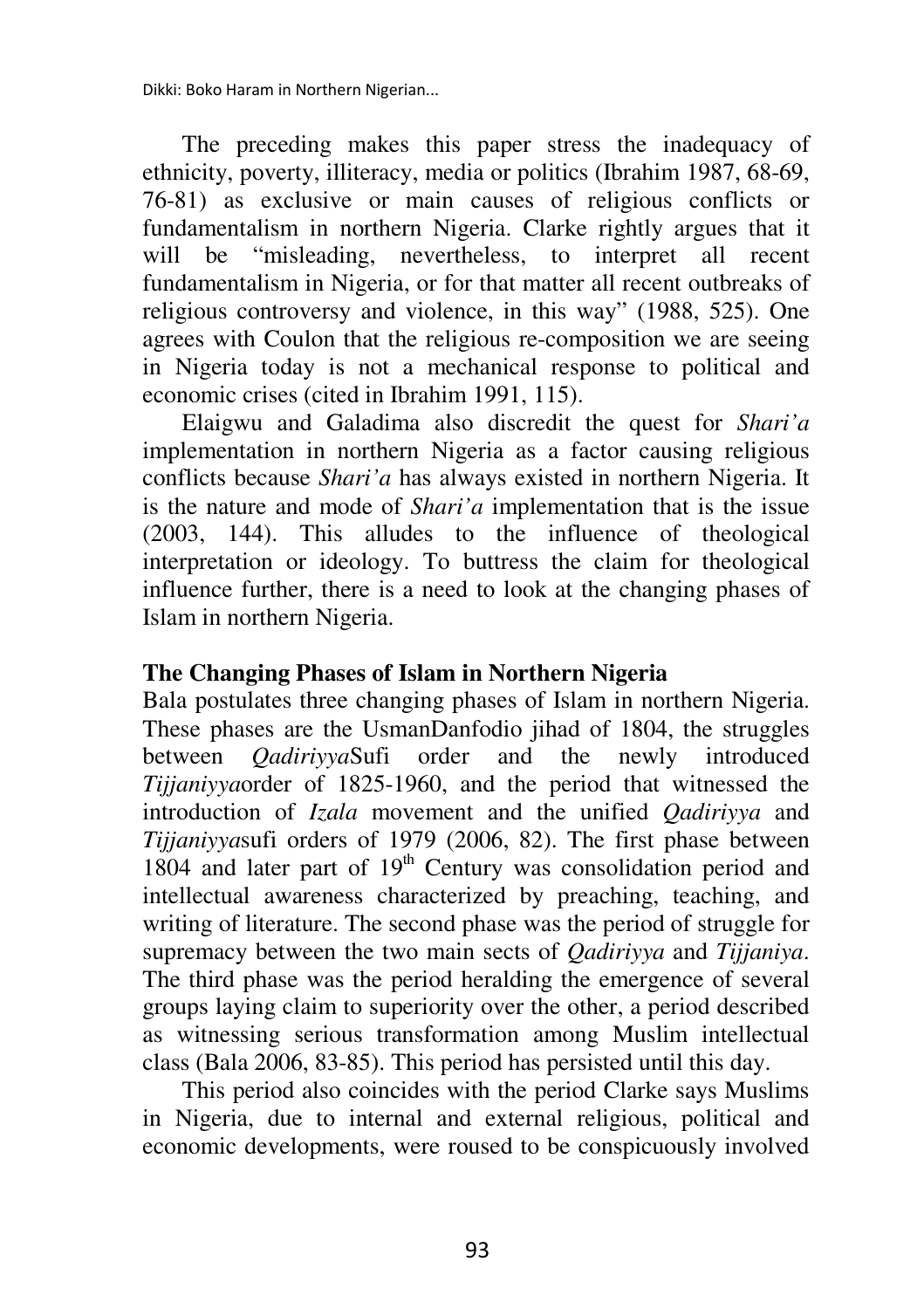in national and international politics.<sup>6</sup> The period also saw the arrival of missionaries from Pakistan, Egypt, Saudi Arabia and Syria, which according to him forged closer ties with "coreligionists" in Asia, Middle East and North Africa. It is also the period that saw more Nigerian Muslim students trained in Islamic universities such as Al-Azhar of Cairo (Clarke 1988, 532).

Consequently, the mid-1970s saw an upsurge in Islamic fundamentalism intolerant of non-Muslims. This dimension of fanaticism and intolerance found expression in dramatic ways through the activities of Maitatsine, *Izala* and Muslim Student Society (MSS) movements (Ibrahim 1987, 70). Led by a mixture of modern educated contemporary class of intellectuals and orthodox Muslim clerics (Sanusi 2007, 177), Islamic movements in Nigeria accepted jihad and martyrdom as crucial to the establishment of a true Islamic state (Ousman 2004, 77). This concept is of Maududian inspiration as we shall see below which was imbibed by university students. It will later spread into the northern Nigerian society and is linked to the emergence of Boko Haram.

## **Maududi and His Philosophy**

l

AbulAla Maududi was a Pakistani Islamic scholar of Indian origin, who moved to Pakistan after the partitioning of the Indian subcontinent in 1947, where he assumed the political role of the main advocate for an Islamic state. Maududi was born in 1903 and died in 1979. He was born in Awrangabad of Hyderabad, a state in present day India, and into a strong Muslim family. He wrote over 120 works reflecting various aspects of Islam.<sup>7</sup>

<sup>&</sup>lt;sup>6</sup> This coincides with the spread of Maududi's ideology, which says you can't be a true Muslim and remain indifferent to political, cultural, social, economic and international politics.

<sup>7</sup> For a more detailed biography of Maududi consult *Encyclopedia of World Biography* on Abu-I A'laMawdudi*, Encyclopedia of the Middle East*  on Mawdudi, Nasr (1995), Rahman and Ali (2012, 233), Armajani (2012, 164-164), Adams (1983, 100-111) and Nasr (1996, 9-26). The following website also provided the timelines in Maududi's biography: http://aamaududifsl.blogspot.com/2010/01/biography-of-abul-aalamaududi-rahi-of.html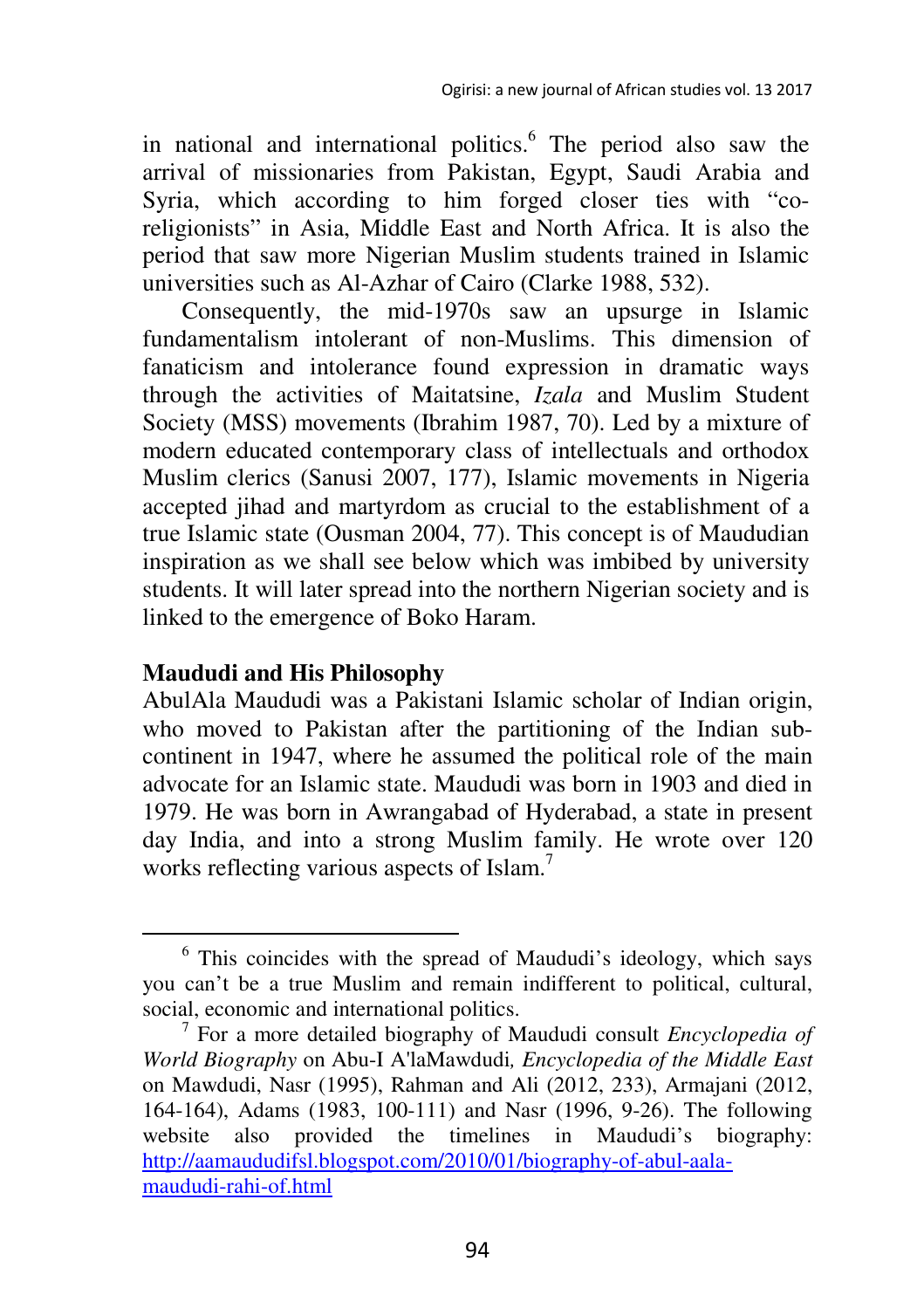Dikki: Boko Haram in Northern Nigerian...

Maududi is acclaimed as one of the foundation stones of the 20th–century Islamic resurgence and most read Muslim writer of his time. Islamic scholars credit Maududi with the development of political interpretation of Islam. Nasr states that the essence of Maududi's message is distinct from "the teaching and worldview of traditional Islam within the debate in which his vision took shape" (1996, 6). He argues, as did Zakaria (2010, 721), that Maududi is the first Islamic thinker to develop a "systematic political reading of Islam and a plan for social action to realize his vision" (1996, 3). Ayoob adds that "Maududi is the most seminal thinker of all the ideologues of the Islamist movement. His approach to Islam was quintessentially political" (2008, 66). Cheema credits Maududi with making the creation of an Islamic state a religious duty to struggle for just like other religious obligations (2013, 52). Qutb and others only interpreted this concept further.

A detailed discussion on Maududi's influence on Qutb is not possible here. However, reference to two works will suffice. Rahman and Ali, in their content analysis of Maududi's ideas in Qutb's works, concluded that Maududi's Islamic thoughts were a paramount influence on Qutb, and his joining of *Ikhwan*in 1951 was a significant moment in his Islamic activism (2012, 235; cf Calvert 2010, 157-158).

Woktorowicz corroborates Rahman and Ali with this copious quote, which says:

> Mawdudi's importance for the Egyptian stream is his impact on SayyidQutb, often seen as the godfather of revolutionary Sunni Islam (he was executed by Nasser in 1966). Qutb read Mawdudi's most influential works, including *Jihad in Islam*, *Islam and Jahiliyya*, and *Principles of Islamic Government*, which were translated into Arabic beginning in the 1950s. A more direct connection existed through one of Mawdudi's most important protégés, Abdul Hasan Ali Nadvi, who was a central figure in transmitting his mentor's theories to the Arab world. In 1950, Nadvi wrote *What Did the World Lose Due to the Decline of Islam?,* a book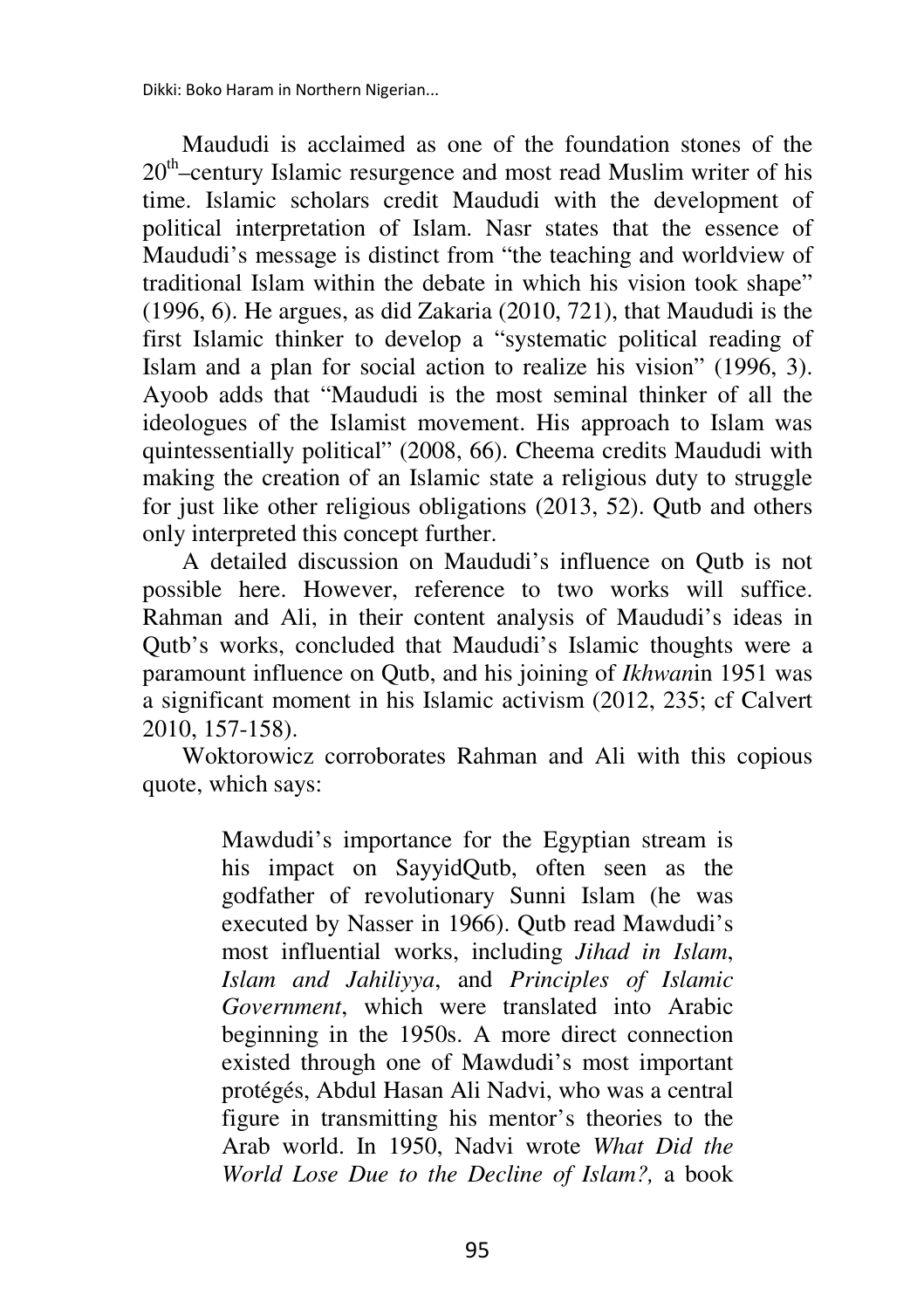published in Arabic that expounded on Mawdudi's theory of modern jahiliyya. When he first travelled to the Middle East in 1951, Nadvi met with Qutb, who had already read his book. Both Mawdudi and Nadvi are quoted at length in Qutb's*In the Shade of the Qu'ran*, published in 1953 (2005, 78-79; cf Sivan 1985, 23).

Furthermore, in the editor's comment to Maududi's book of 1960, the renowned Islamic scholar Khurshid Ahmad says it is no exaggeration to say that by the time of his death, Maududi "had become the most widely read Muslim author of our time, contributing immensely to the contemporary resurgence of Islamic ideas, feelings and activity all over the world" (Maududi 1960, 13; cfRahman and Ali 2012, 235; Adams 1983, 99). Zakaria affirms that Maududi is arguably the one who gave a modern meaning to *Umma* as one that is separate and distinct from a secular-national community (2010, 721), and universal in nature (Ayoob 2008, 67). Ayubi seems to agree when he argues that nowhere in the Qur'an or subsequent writing of Muslim authors is *umma*given unequivocally religious connotation (1991, 3), and so "the main Qur'anic concept of the *body politic* (*umma*). . . is not necessarily a religious one" (1991, 91 italics original).

In fact, Wood argues that Maududi established "a religiopolitical idiom for Islamic fundamentalism" (2011, 174). This is in line with Nasr's claim that it is Maududi's "creation of a coherent Islamic ideology, articulated in terms of the elaborate organization of an Islamic state" that provided the essential breakthrough leading to the rise of contemporary revivalism (1996, 3). Indeed, Ayubi acknowledges that "one of the most important contemporary sources for the doctrine of political Islam" is the writings of Maududi (1991, 96). Politics is important to Maududi because he believes it is the most "legitimate vehicle for the manifestation of Islamic revelation" and the sole means for the expression of Islamic spirituality (Ayoob 2008, 67). In his model, Wood traced the genealogy of fundamentalist ideology from Maududi through Qutb to contemporary fundamentalist discourse. He cited Nasr, in another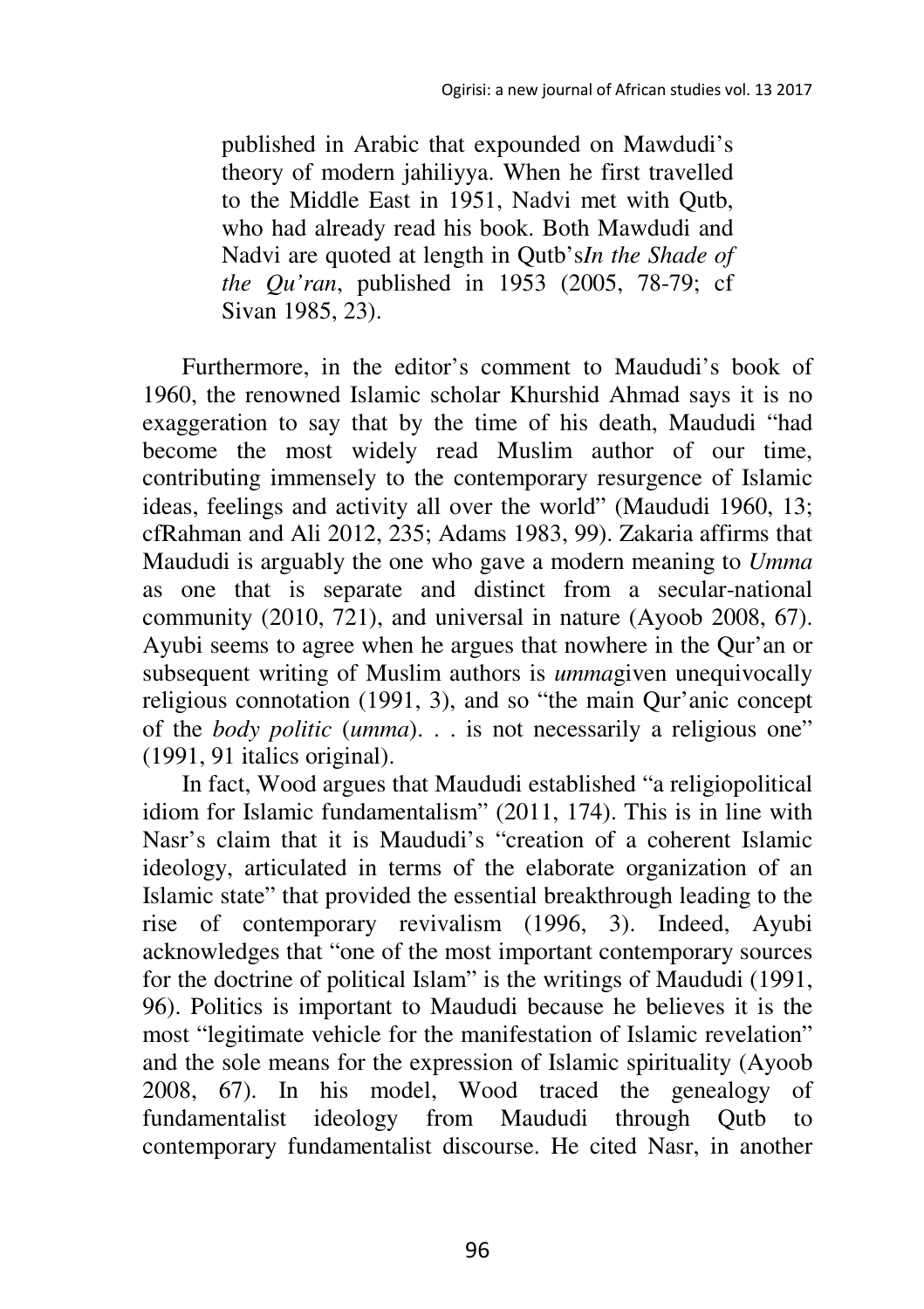work, as labelling fundamentalism as Maududi's 'brainchild' (2011, 174).

Nasr states that "his prolific writings have not only made him the foremost revivalist thinker of his time, but have also confirmed his place as an important force in traditional religious scholarship." He went further to say that "Mawdudi's ideological perspective, one of the most detailed and compelling articulations of the revivalist position, has been influential in the unfolding of revivalism across the Muslim world" (1995, 49, 50). Moten affirms Maududi's "writings have greatly contributed to the articulation of Islamic revivalist thought and has influenced Muslim thinkers and activists all over the world" (2004, 247).

Maududialso shaped ideologies and territories. He postulated ideas that provided theoretical basis for Islamization of knowledge (Moten 2004), he influenced Islamic discourse on human rights with over 40 titles (Idris 2003), and promoted Islamic renaissance fundamentalism (Ahmad 1967). Tibi recognizes Maududi as the intellectual father of Islamic fundamentalism (1998, 42) while Wood is categorical that Maududi "provided fundamentalism with its key vocabulary" (2011, 174). Khalidi (2003) and Moten (2003) expose his influence on political discourse in India and Pakistan, and Ahmad (2003) discloses how Maududi influenced discussion on *Shari'a.* 

Maududi's pertinent ideologies are summarized hereafter. Maududiis the advocate of the modern concept of non-separation of Islam and the state (*Din waDawla*) and justifies militant jihad or use of the 'sword' to enforce *Shari'a*on all mankind (1980, 7, 9, 16-18). He insists that Islam must capture all state authority and make it Islamic (1980, 19), destroy and eliminate all un-Islamic rule and establish Islamic rule (1980, 22; 1964, 64), and achieve global Islamization (1980, 5, 22; 1964, 64). Jihad is also necessary to prohibit non-Islamic way of life in an Islamic state (1980, 27-28), disallow un-Islamic religious propagation and make conversion from Islam impossible (1981, 32, 73), and enforce the exit of non-Muslims from the Islamic state who refuse to embrace Islam (1981, 80-81) because multi-religious co-existence is not allowed in an Islamic state (1981, 72-73).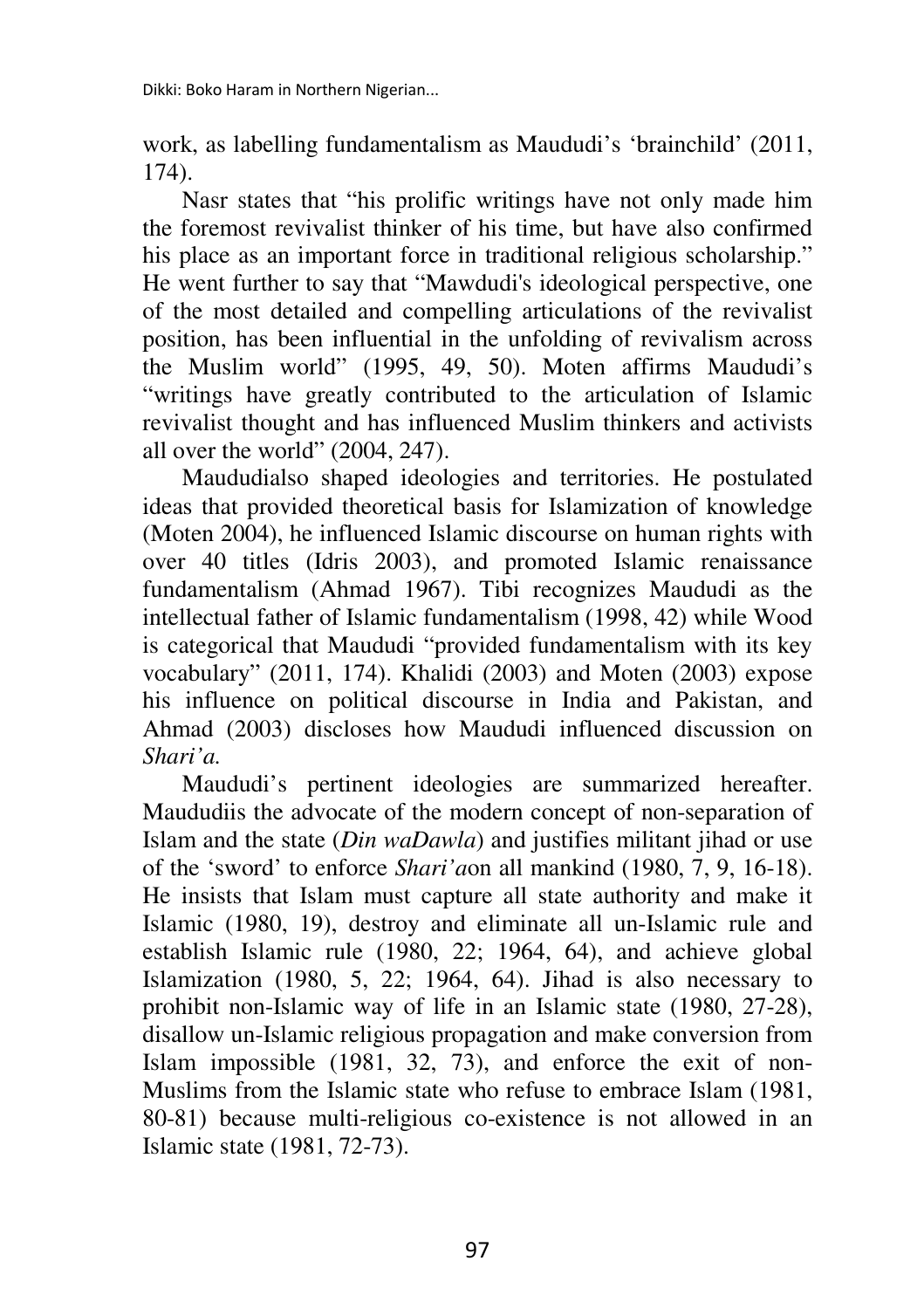### **The Presence of Maududi's Ideology in Northern Nigeria**

In a research carried out in Kano and Kaduna States, some of these ideologies were variedly expressed by several interviewees in the three cities mentioned in footnote 4 above. For example, 110 out of 159 interviewees believe that various forms of jihad are necessary in modern northern Nigeria and 138 interviewees accept that jihad of different forms is obligatory to all Muslims just as Maududi espoused. 84 interviewees agree that jihad is an instrument to remove un-Islamic governments which again agrees with Maududi's position on jihad stated above, while 75 interviewees agree that jihad and Islamic state is a solution to all Muslim problems.

# **Maududian Influence on Religious Conflicts and** *Boko Haram* **in Northern Nigeria**

Ahmad states that Egypt was actually the first country where Maududi's writings initiated new waves of thought within Islamic circles, then Sudan in 1952 and the following countries: Turkey, Syria, Iraq, Indonesia, Malaysia, Sri Lanka, Bangladesh, *Nigeria*, South Africa, Kenya as well as elsewhere (2003, 533 italics mine). This clearly affirms Maududi's influence in Nigeria and below is the argument of how he shaped fundamentalism in northern Nigeria.

## **The Sudan and Muslim Student Society (MSS) Connection**

In synthesizing how Maududi influenced fundamentalism in northern Nigeria, it is pertinent to echo Esposito who says that al-Banna, Qutb's Muslim Brotherhood and Maududi's *Jama'at-i-Islami* "are indeed the trailblazers or architects of contemporary Islamic revivalism, men whose ideas and methods have been studied and emulated from Sudan to Indonesia" (1999, 129). Jami'u also drew our attention to the fact that the major external influence on Muslim Student Society (MSS)in northern Nigeria which propelled its growth to embrace Islamic resurgence are the "*Ikhwan al-Muslimun*(Muslim Brotherhood) of Egypt, the *Jama'at-i-Islami*of Pakistan, the Wahabbi views in Saudi Arabia and Islamic revolution of Iran" (2012, 294). Evidence is provided below that these groups are all carriers of Maududi's ideology. This is to support the argument that Qutb and Muslim brotherhood, Khomeini and Saudi Arabia provide an indirect Maudidian influence in northern Nigeria.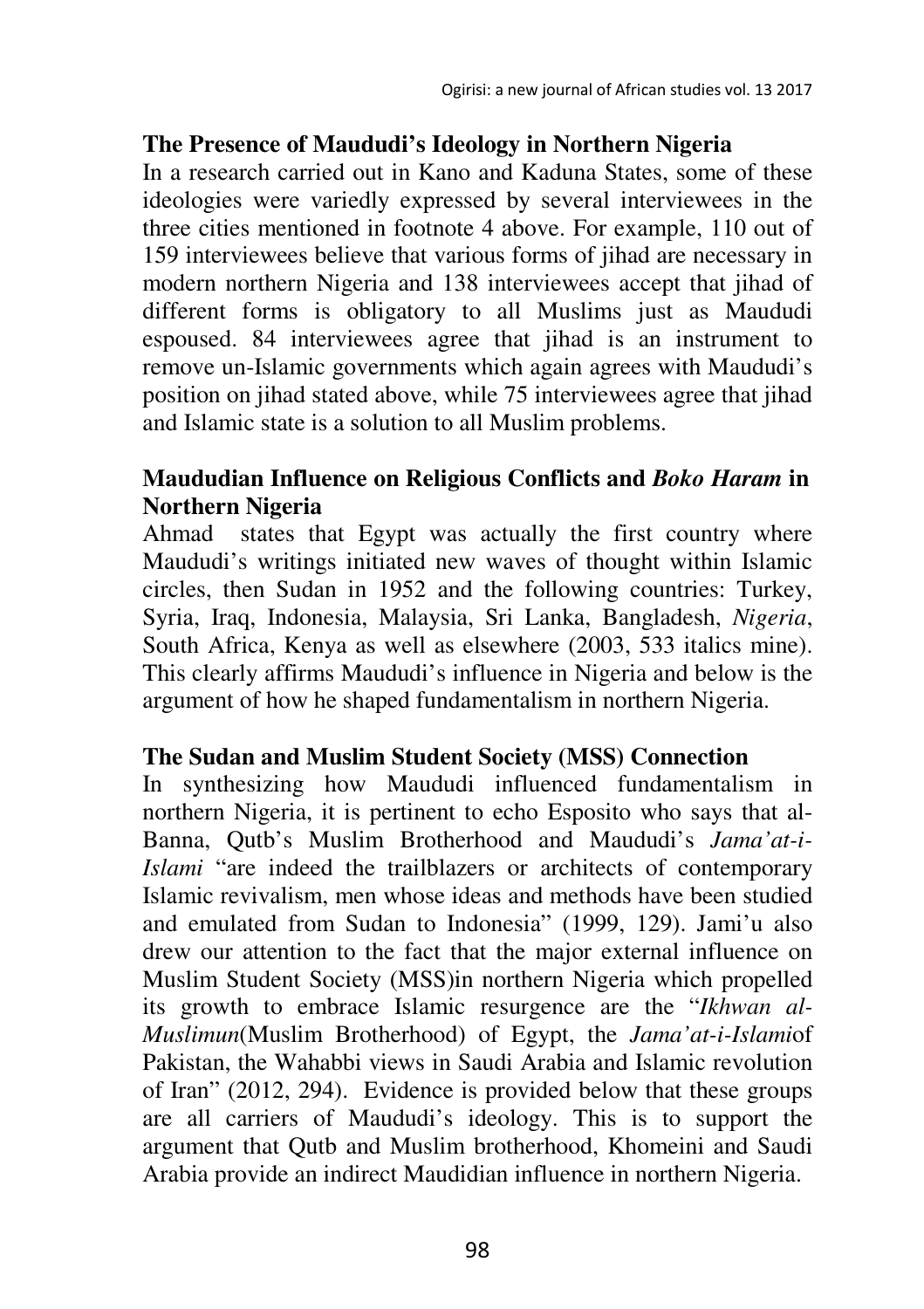Dikki: Boko Haram in Northern Nigerian...

Jackson (2011, 2) reveals that Khomeini found Maududi's*theodemocracy*fitting for *Shi'a* political thought and translated his works into *Farsi.* Jenkins (2008) in his article affirmed that Khomeini met Maududi as early as 1963, which led to the translation of Maududi's works into Farsi and subsequently laced his revolutionary rhetoric from Maududi's writings. The *New World Encyclopedia*exposes theinfluence of Maududi on Saudi Arabian state and universities. It reported that Maududi was on the academic council of the University in Medina from 1962 and a member of the Foundation of the *Rabitah al-Alam al-Islami* (The Muslim World League) in Mecca. This is the same movement Jami'u reports of having a major influence on MSS also (2012, 297). Maududi's influence on Qutb is already discussed above. These movements coalesced into a heavy influence on the MSS movement in northern Nigerian universities.

# **Sudan: the Gateway to Maududi's Fundamentalist Ideology in Northern Nigeria**

Sudan has been heavily influenced by Maududi's ideologies since early 1950s (Osman 2003, 465). The *Ikhwan*of Sudan and Nigeria took his writings as a major source for the development of their agenda for Islamic social change (Ahmad 2003, 533, Falola 1998, 10). Jami'u reveals that northern Nigeria had very close ties with Mahdi movement of Sudan even during colonial times and reported the colonialists' attempt to disconnect this close ties the Muslim communities of northern Nigeria had with the Mahdi movement of Sudan (2012, 81). Furthermore, the School of Arabic studies in Kano attended by late Abubakar Gumi (chief patron of the *Izala sect*) and El-Zakzaky (MSS leader and founder of Nigerian Muslim Brotherhood now known as Islamic Movement of Nigeria) had a historical relationship with Sudan. Gumi later studied in Sudan (Falola 1998,119, 122). It is, therefore, safe to say that Gumi had both the Maududian and *Wahabbi* influence.

As if in confirmation of Ahmad and Jami'u's claims above, the drafters of the northern Nigeria Penal Code as early as 1958 came from Sudan and Pakistan. The later drafters of the ZamfaraShari'aPenal Code also extensively consulted with Sudan. Importantly also, it was Gumi, the Grand Khadi of northern Nigeria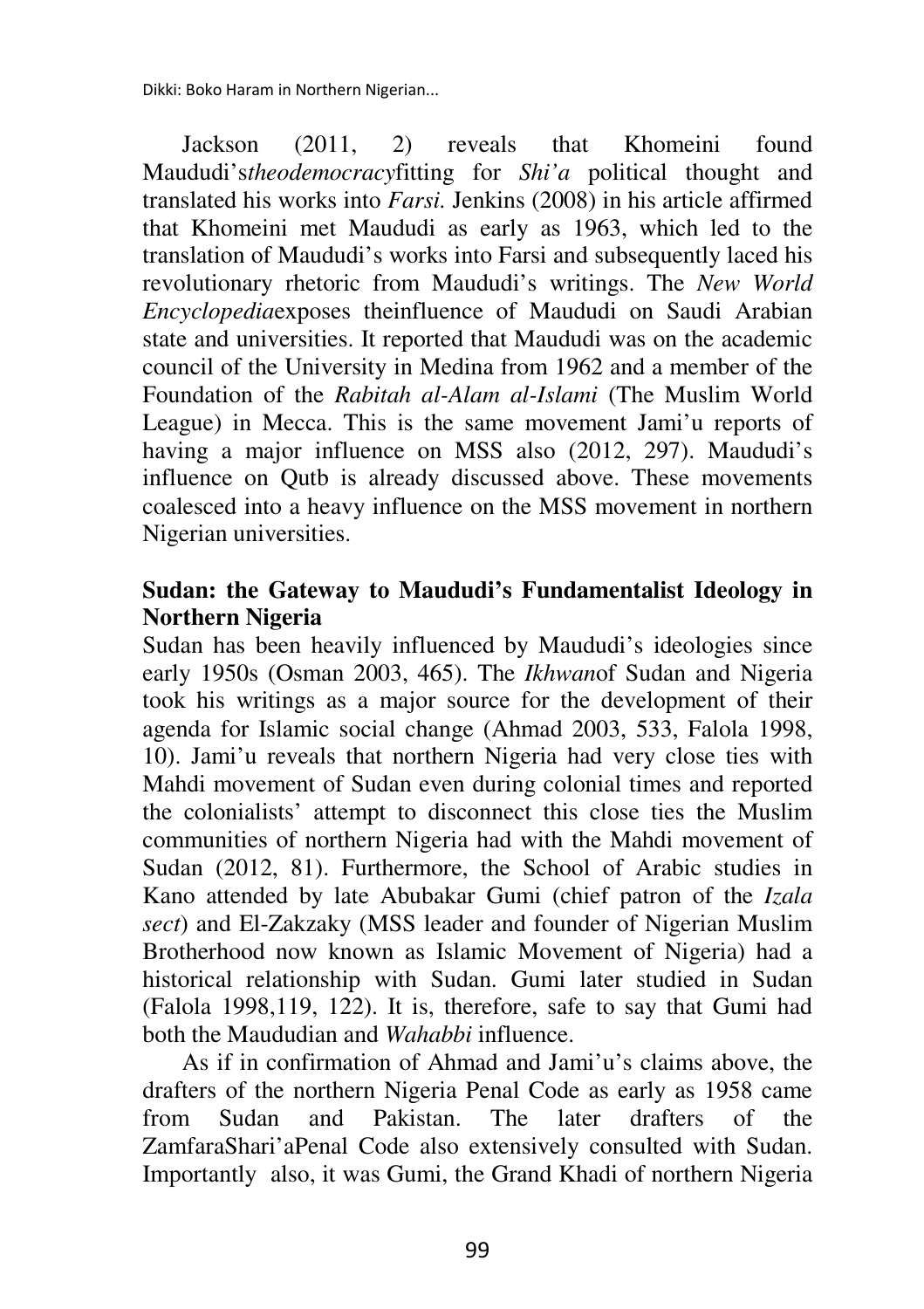then, who advised the Sardauna of Sokoto (late Ahmadu Bello) to establish the *Jama'atNasril Islam* (JNI) [Society for the Victory of Islam] (Jami'u 2012, 288)with its resemblance to Maududi's*Jama'at-i-Islami* of Pakistan. Remember also that one major influence on Gumi was *Rabitah al-Alam al-Islami* (The Muslim World League) from Saudi Arabia where Maududi was a member. It is interesting that Jami'u connects Islamic resurgence in Nigeria to the 1950s and says JNI was established for that purpose (Jami'u 2012, 288). This seems to connect northern Nigerian leaders then to Islamic fundamentalism.

# **MSS and the Radicalization of Maududi's Fundamentalist Ideology**

Maududi's influence on fundamentalism and religious conflicts moved from the realm of ideological influence from books to militancy through the MSS in northern Nigeria. His ideologies, seen earlier, were embraced by MSS leaders and members especially the creation of Islamic state through revolution. Some of the interviewees out of the 159 Muslims interviewed agree that these ideas shaped MSS and galvanized them into action (interview with 159 Muslims, April – May, 2015). Although as seen above, Maududi's ideas arrived in Nigeria around 1950s (Ahmad 2003, 533), interviewees believe it was the 1970s (interview with 159 Muslims, April –May, 2015). An interviewee affirmed the influence of Maududi on the MSS by saying that "being an MSS member in so many stages, we use to have series of lectures that will tell us . . . about his writings, about his principles, about his views of Islamic politics and what have you" (interview with KN71, April, 2015). <sup>8</sup>Jami'u (2012, 294) also reported this influence of Maududi's ideology on MSS students.

The 1970s is probably recognized as the arrival of Maududi's literature to Nigeria by the interviewees because it coincided with what Ibrahim (1987, 71-74) and Clarke (1988, 524) reveal: that it was in the 1970s that a fundamentalist fervor was noticed among MSS students and so was the adoption of a more missionary and

 $\overline{\phantom{a}}$ 

 ${}^{8}$ KN71 is the identity given to the 71<sup>st</sup> interviewee interviewed in Kano.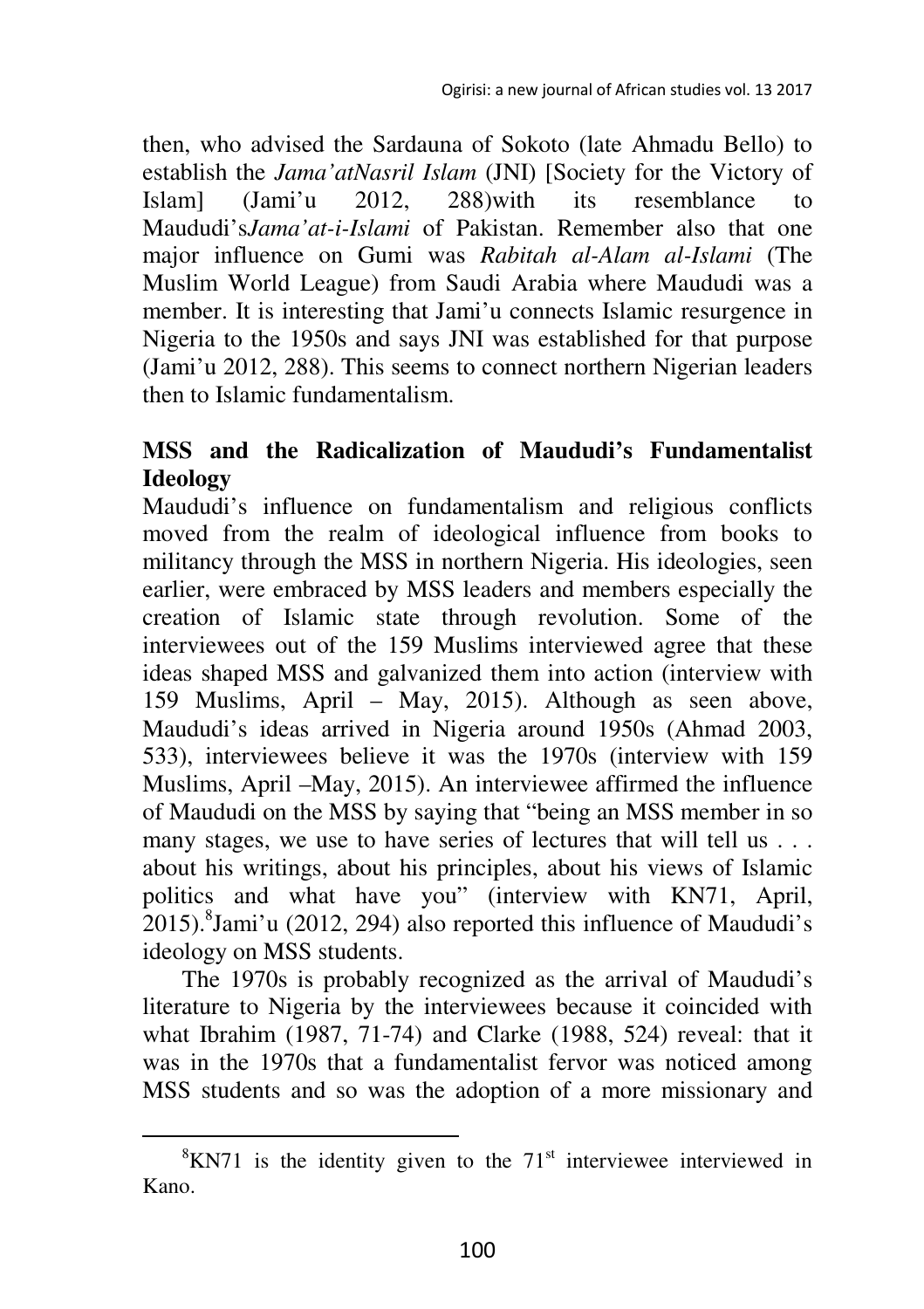l

fundamentalist approach to their activities. A fact also confirmed by Jami'u (2012, 5, 294). By this period,the MSS had over 400 branches. Indeed, Ibrahim states that "since the mid-1970s a hardcore extremist leadership has risen in both MSS national leadership structure and in the centres of Islamic radicalization in the university of Zaria, Kano, and Sokoto" (1987, 73).

The MSS student embraced Maududi's ideology of creating an Islamic state as a panacea for ameliorating Muslim problems especially religious decay and moral decadence (Jami'u 2012, 293). Ibrahim (1987, 71-74), Jamiu (2012, 301), Clarke (1988, 524) and Ousman (2004, 77) recognize the role of MSS in embracing militancy and martyrdom as the process of establishing an Islamic state. This militancy is also reflected in the fact that MSS students were accused of carrying out the first interfaith conflict of 1982 in Kano (Crisis Group 2010, 13). However, it is clearly the MSS students who sparked the conflict of 1987 in Advanced Teacher's College, Kafanchan which snowballed across the whole northern region and became the benchmark for all subsequent interfaith conflicts.

The MSS acceptance of revolution as the pathway to achieving an Islamic state, tallied with Maududi's ideology that an Islamic state cannot succeed without Islamic revolution (1980, 5, 9, 22; cfEnayat 2005, 102; Nasr 1996, 70; Armanjani 2012, 169-171; Jackson 2011, 146; Haddad 1983, 17-19). However, there was a split within MSS. Some preferred the path of revolution to establish an Islamic state because as El-Zakzaky said, gradual reformation is a "mere scholastic and academic romanticism" (cited in Jami'u 2012, 301-303). Under the leadership of this radical MSS leadership, the MSS within northern universities, especially Ahmadu Bello University, had several conflicts and clashes with the university authorities and government over *Shari'a* issues.<sup>9</sup>

El-Zakzaky and several MSS leaders were arrested and detained by state authorities severally and eventually he and several other

<sup>&</sup>lt;sup>9</sup> It is only through this research that the researcher came to understand the influence and motivation behind these conflicts and clashes with MSS students in universities and higher institutions in the late 1970s and early 1980s before they snowballed into the society as a whole in the late 1980s.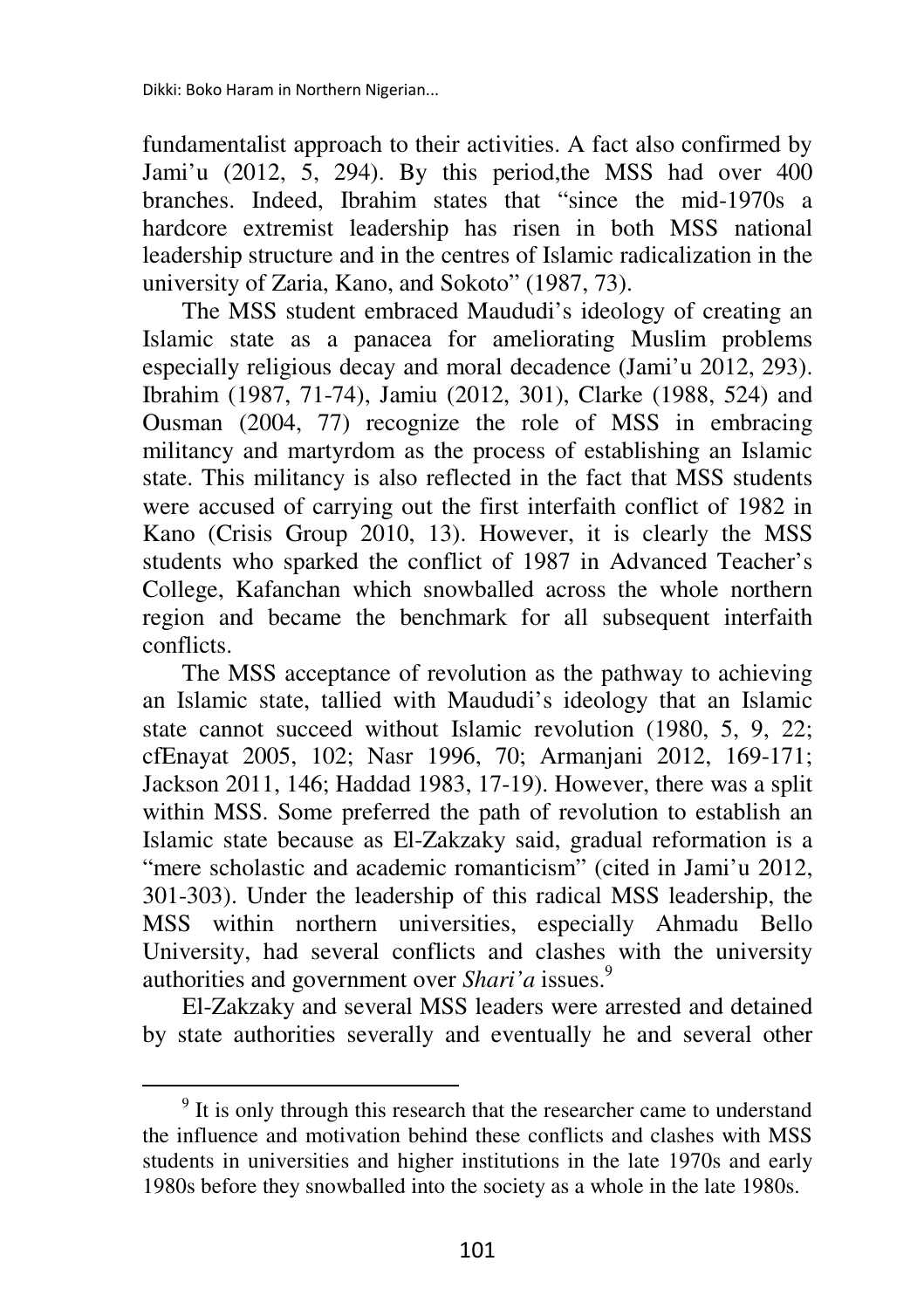students were not permitted to graduate from Ahmadu Bello University. This dismissal and detentions made them popular among their colleagues and they gained sympathizers and followers among the youths in the society (Jami'u 2012, 303). El-Zakzaky and several others will eventually form their own movements<sup>10</sup> and the revolution moved from the campus into the society with dire consequences. This also coincided with the Iranian revolution. The revolution stressed the possibility of achieving an Islamic state through revolution and gave a major push to the movement for the creation of an Islamic state through revolution. It is even safe to say that the Iranian revolution was influenced by Maududian ideology considering his influence on Khomeini seen above.

Ibrahim (1991, 123), Sanneh (2003, 240) and Sanusi (2007, 177) reveal that initially these militant reformers were a united MSS, but later split to be composed of educated middle class elements. Many of these became leaders, preachers and scholars that ignited the proliferation of preachers being presently experienced in northern Nigeria and considered as source of conflicts by majority of those interviewed. Like El-Zakzaky, they garnered followers and continued disseminating these fundamentalist ideas in the society. This seems to account for the strong presence of Maududian ideologies among interviewees.

Considering that the *Boko Haram* leader was once part of El-Zakzaky's movement, it is plausible to say that *Boko Haram* is part of the continuing breakaway of radical groups. And we shall see below that the Maududian ideology is identified as part of *Boko Haram's* philosophy. Interviewees say *Boko Haram* leader broke away to start preaching and that he is also an admirer of Maududi referred to as jihadist by an interviewee (focus group interview with students in Zaria, May, 2015). According to Falola (1998, 3), the anti-proselytization war, also a source of conflict (interview with

 $10$ Kalu 2004, Alao (n.d.). Sanneh (2003, 237) and Christelow (2002, 197) all acknowledged the role of El-Zakzaky in Islamic radicalization in northern Nigeria.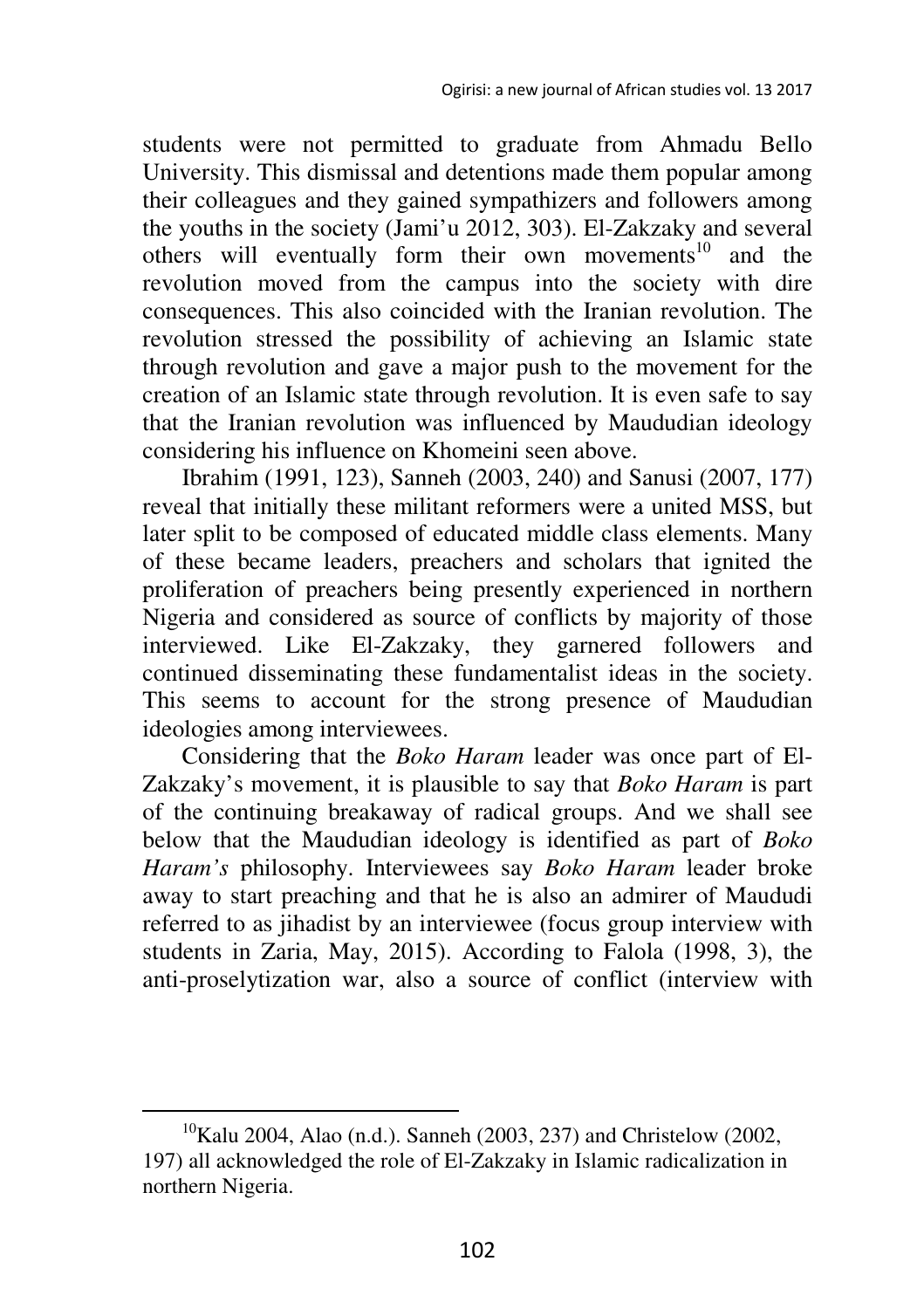159 Muslims, April-May,  $2015$ <sup>11</sup> started with radical Islamic students in northern Nigeria. Anti-proselytization is a strong Maududian ideology (1981, 32, 73).

As seen above, fundamentalism starts with ideology and transforms into militancy. The position of Jami'u (a university don) that *Shari'a* can be implemented in a multi-religious Nigeria (2012, 63), a Maududian position that modern state could be efficiently run by Islamic principles (Ushama and Osmani 2006, 96), is fundamentalism awaiting future radicalization. Clarke is right that differentiating fundamentalists and moderates in northern Nigeria, when it comes to the issue of Islamic state, is difficult. Both groups will love to see Nigeria become an Islamic state (1988, 532). This position is virtually taken by all the 159 interviewees. Ayubi is spot on that "the now widely held opinion among Muslims that Islam is both 'a religion and a State' (*Din waDawla*) is a measure of the extraordinary intellectual influence of the modern fundamentalist thesis on mainstream Muslim opinion" (1991, 3).

## **The** *Boko Haram* **Movement**

l

Opinions have been expressed that *Boko Haram* has links with the 1980 Maitatsine uprising in Kano (Adesoji 2010, 2011; Pham 2012, 1; Isichei 1987). This is probably because both their beliefs are not held by majority of Nigerian Muslims (Pham 2012, 1-2). However, it is tenable to say that there are diverse opinions about the origin of the group (Olojo 2013, 2-3; Mohammed 2010, 40), and the group is continuously evolving (Mohammed 2014, 10).

The name *Boko Haram* is a populist one given to the group by people or as profiled by the media (Mohammed 2010, 27). The actual name of the group is *Jama'atAhl us-Sunnahli'd-Da'wahwa'lJihad*, which in English means The Group of the People of Sunnah for Preaching and Struggle (Murtada 2012, 3). There is another version not commonly reported, which is "*Ahl as-Sunnahwa al-Jama'ahalaMinhaj as-*Salaf, which means People of the Way of

 $11$ The idea that proselytization is a source conflict is expressed by majority of interviewees interviewed in Kano, Kaduna and Zaria between April and May, 2015.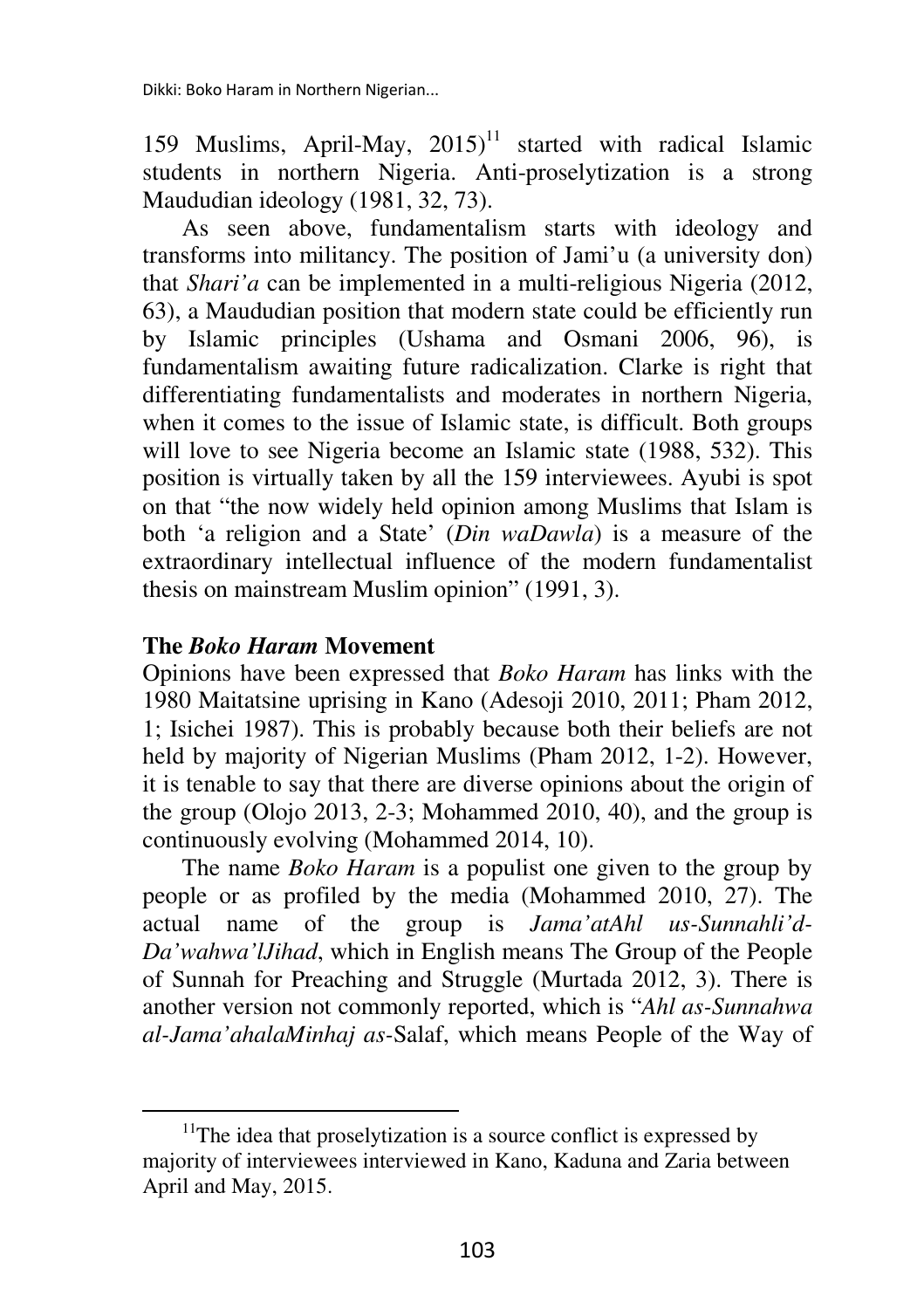the Prophet Muhammad and the Community" (Mohammed 2010, 27).

The term "*Boko Haram"* is a coinage combining Hausa and Arabic. *Boko*being a Hausa term for western education to which *haram,* Arabic term for forbidden, is attached. This can be translated to mean western education is forbidden.Murtada provides a more expanded explanation of the term *BokoHaram* (2012, 4).

There is a sense in which the argument for Maitatsine link to *Boko Haram* appears persuasive. This is because both groups attacked established Muslim order. There is an external dimension to them. Both use marginalized groups, perpetrate intra-Islamic conflicts and receive alleged government support (Alaon.d. 16) as some governors and political elites are accused of providing financial support to them. However, major differences exist that raise questions to this link. Maitatsine group advocated the use of mystical powers and charms, but the leader of *BokoHaram* in an interview states that Allah condemns *sihiri* (magic) (Mohammed 2010, 104). Mohammed Marwa, the Maitatsine leader, claimed divine revelation that supersedes that of the prophet (Alaon.d. 16), but *Boko Haram* acknowledges that only Muhammad had divine revelation and must be followed*.* 

*Boko Haram* is considered a political organization in contrast to Maitatsine group. In his abstract, de Montclos argues that *Boko Haram* "is political because it contests Western values, challenges the secularity of the Nigerian state, and reveals the corruption of a 'democracy' that relies on a predatory ruling elite, the so-called 'godfathers'" (2014, 135, 136).<sup>12</sup>MSS students have also expressed similar concern in their quest for an Islamic revolution mentioned above. Moreover, Clarke believes that Maitatsine group is not fundamentalist or a product of Muslims (1988, 525). In fact, Ibrahim discloses that Maitatsine group is considered un-Islamic by Muslim scholars as well (1987, 72). One does not know of any such indictment against *Boko Haram* other than extremism.

Some argue that *Boko Haram* is more connected to Al-Qaeda (Crisis Group 2010, 19); however, there is no conclusive evidence to

 $12$  This philosophy again reflects Maududian ideology.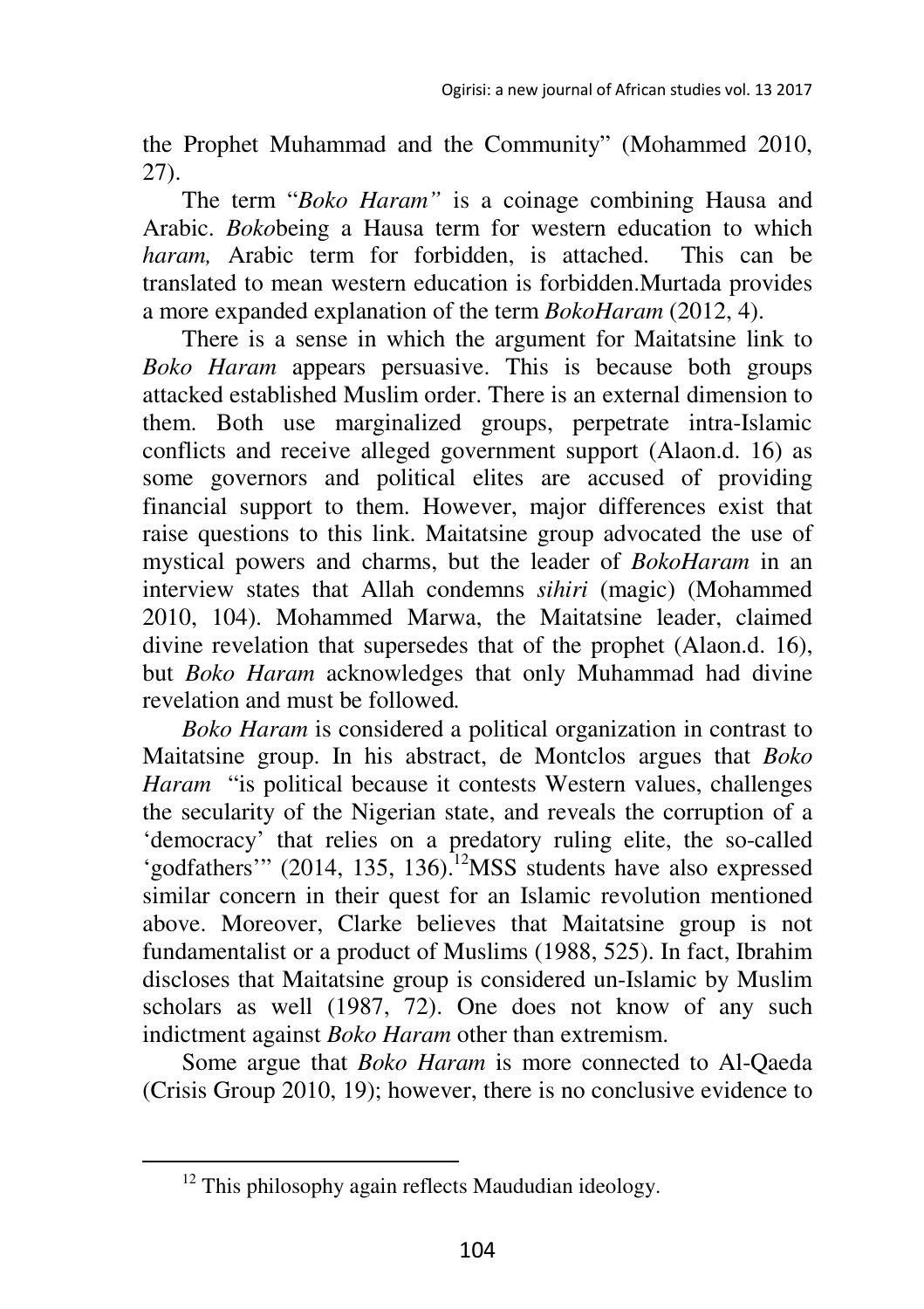that effect. Their link to *Salafi*<sup>13</sup> philosophy through the Muslim Brotherhood of El-Zakzaky by Murtada appears more convincing. Murtada links the founder of *Boko Haram,* Muhammad Yusuf, to El-Zakzaky's Muslim Brotherhood. It is seen above how El-Zakzaky was influenced by Maududian ideology while in the university. Murtadadiscloses that it is when the group fractured that Muhammad Yusuf became one of the leaders of a fractured group. This agrees with the 'split theory' mentioned above. Muhammad Yusuf then went into association with the *Izala* group. This group also split and Yusuf went with his group and some students until they independently formed *Jama'atAhl us-Sunnahli'd-Da'wahwa'lJihad* now known as *Boko Haram* (Murtada 2012, 5-6). This possibly accounts for the strong presence of Maududian ideology in *Boko Haram.* 

### *Boko Haram* **Militancy Reflects Maududian Ideology**

A close examination of the philosophy and ideology of the group seems to reveal a marriage of both traditional and contemporary *Salafi* ideology of IbnTaymiyyah and Maududi respectively. Onuoha also acknowledges this *Salafi* connection (2014, 158-191). The original name of the group appears to be rooted in the exegesis of Taymiyyah on the*Ahl as-Sunnahwa al-Jama 'ah* (The People of the *Sunna* and the community). According to IbnTaymiyyah, these are the people the prophet predicted will be one of the seventy three Islamic divisions that will arise after him. They are called *Ahl as-Sunnahwa al-Jama 'ah* because they are the ones who will be saved*.* The reason is because they have no leader except the prophet and they only obey him in accordance with sura 53:3 since, as the verse says, Muhammad does not say anything out of his own desire. This group, he says, will be a small minority. He sums up that "it is clear from this that the people who will be saved are the people of *hadith*and *Sunna*, who do not have any leader other than the Prophet" (IbnTaymiyyah 2000, 548-551). This probably suggests the

<sup>13</sup> The *Salafi* philosophy advocates a return to a *sharia* minded orthodoxy that purifies Islam from unwarranted accretion which relies only on the *Qur'an* and *Hadith.*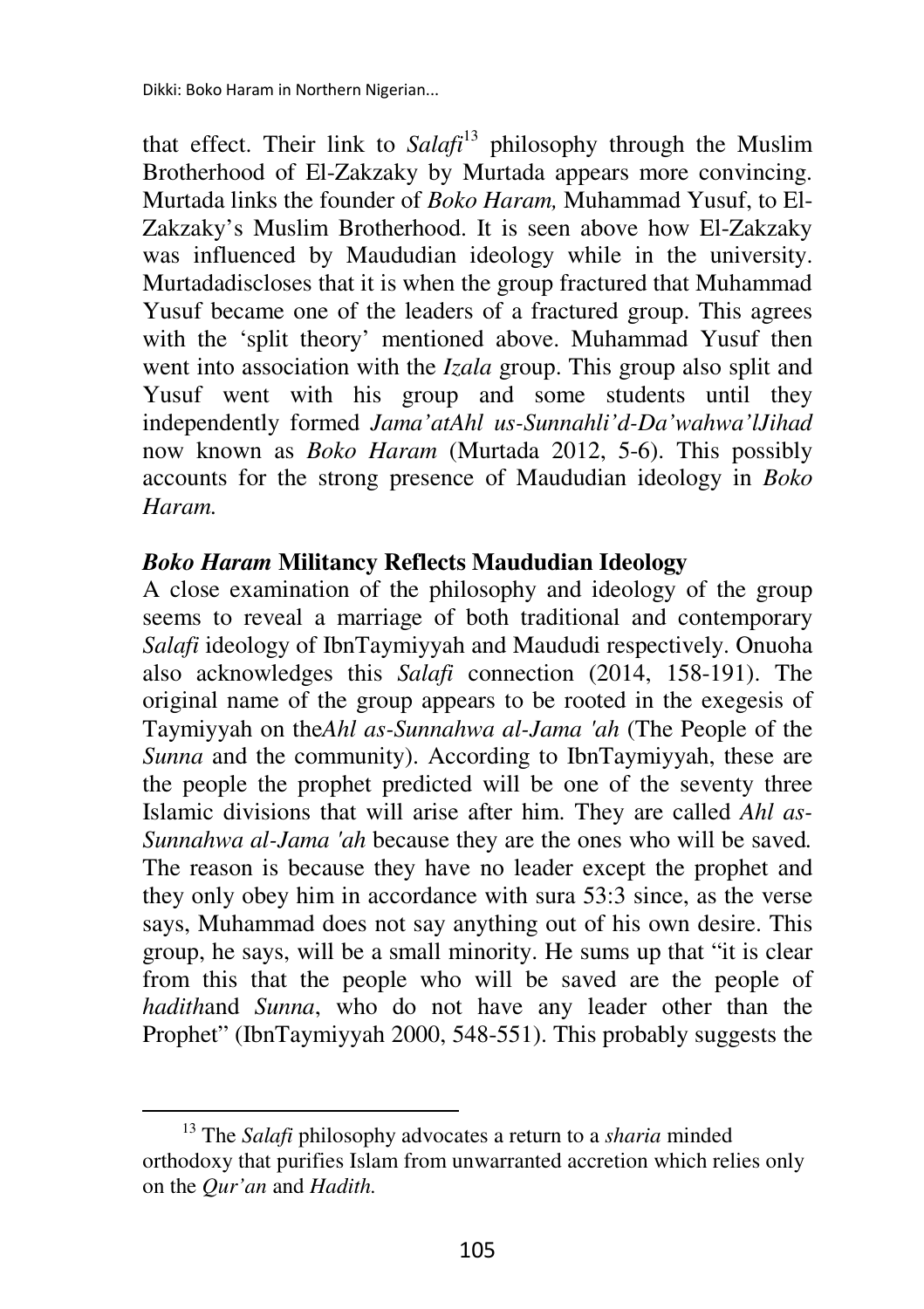group's abhorrence to traditional Islamic leadership and resistance to main line traditional Islam.

The rejection of secularism and demand for implementation of *Shari'a*some also trace back to IbnTaymiyyah (Mohammed 2014, 14). The elevation of jihad above other religious obligations like *Hajj*, *Umrah*, *Salat* and fasting is also connected to his writing.<sup>14</sup>Taymiyyah argues that scholars agreed that jihad "is better than *hajj* and *'umrah,* and better than supererogatory *salah*and fasting, as found in the Qur'an and the *Sunna*. The Prophet, to quote a few *Ahadith,* said, 'The important thing is *Islam* (submission); its pillar is *salah*on which it stands, and jihadis its pinnacle'" (2000, 540-542). This probably suggests why the group considers jihad the ultimate path to its objectives.

On the other hand, the rejection of anything considered saturated with western values, western secularism or civilization, as Onuoha reported a clarification by an interim leader of the group in 2009 (2014, 160), is apparently from a different source than Taymiyyah. The agitation for contemporary Islamic state through the use of jihad is not from him as well even if one argues the jihad link to him. These ideologies do exhibit a Maududian influence.

As Nasr argues earlier, Maududi is the first Islamic thinker to develop a "systematic political reading of Islam and a plan for social action to realize his vision" (1996, 3). Scholars also agree he introduced the modern concept of Islamic state as seen above.Maududi also introduced the modern concept of *din wadawla*(The unity of religion and state), and the fulfillment of religious dictates demand the organization of a political system as per criteria of religion. It is, therefore, a religious duty to struggle for an Islamic state just like other religious obligations (Cheema 2013, 52). Nasr'searlier argument is also pertinent that Maududi's"creation of a coherent Islamic ideology, articulated in terms of the elaborate organization of an Islamic state, constitutes the essential breakthrough that led to the rise of contemporary revivalism" (1996, 3).

Thus, the marriage of religion and politics, as we see with *Boko Haram,* suggests a link to Maududi rather than IbnTaymiyyah.

<sup>&</sup>lt;sup>14</sup>Maududi holds a similar view.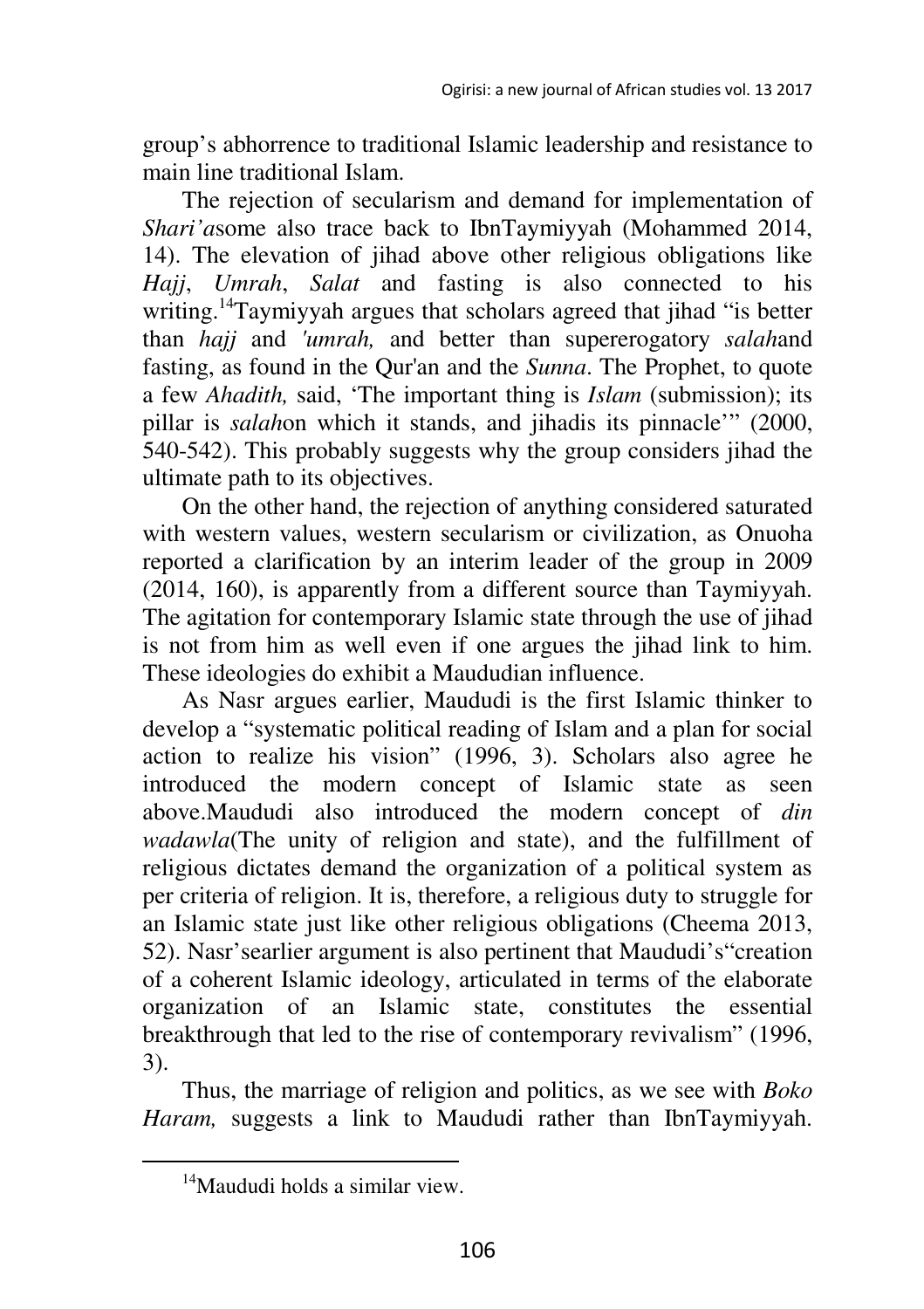l

Maududi adamantly insists that "separation of religion from politics had no place in Islam" (Nasr 1996, 39), "making politics sacred was a religious obligation" (Nasr 1996, 81), and "Islamization of politics would have to be implemented, even through coercion" (Nasr 1996, 82). Taymiyyah's position suggests that politics and religion are interdependent and not inseparable (2000, 506).

The use of jihad to establish Islamic states is Maududi's ideology (Khalidi 2003, 417), and, therefore, its means of coercion. Maududi states that the aim of jihadis "to eliminate the rule of an un-Islamic system and establish in its stead an Islamic system of state rule" (1980, 22). Islam has no choice but to capture state Authority (1980, 19). The quest by *Boko Haram* and several Muslims across northern Nigeria to establish an Islamic state through the use of jihad, which employs coercion, has Maududian resonation.

Furthermore, Maududi, unlike Taymiyyah, enjoins jihad against Muslim leaders who are considered un-Islamic. He states that "it is incumbent upon members of the party of Islam to carry out a revolution in the state system of the countries to which they belong" (1980, 22). *Boko Haram* seems to be employing this philosophy by attacking fellow Muslims and leaders considered compromisers.<sup>15</sup>

Contrary to the foregoing, IbnTaymiyyah cautions against rebellion (2000, 511), and says God enjoins obedience to authority (*Amir*) "even if he is a black slave," and "even if he be a black African with (hair on the) head like raisins" (2000, 514). The only exception is if the ruler asks you to do something sinful (2000, 510). Obedience to the ruler is as incumbent as obedience to the pillars of Islam such as prayers, fasting,  $Zakat^{16}$  and pilgrimage (2000, 510). It is the establishment of an Islamic state that Maududi makes obligatory as the pillars of Islam, even if it means uprooting existing leaders who are Muslims (Cheema 2013, 52).

<sup>&</sup>lt;sup>15</sup> There are assertions that *Boko Haram* has killed more Muslims than Christians, but no official statistics exist to support this assertion.

<sup>&</sup>lt;sup>16</sup> Some refer to *Zakat* as alms giving, religious tax or obligation. It is an obligatory payment made annually under Islamic law on certain kinds of property or funds held by a Muslim for a period of one year. It is similar to Christian tithe. It is used for charitable and religious purposes.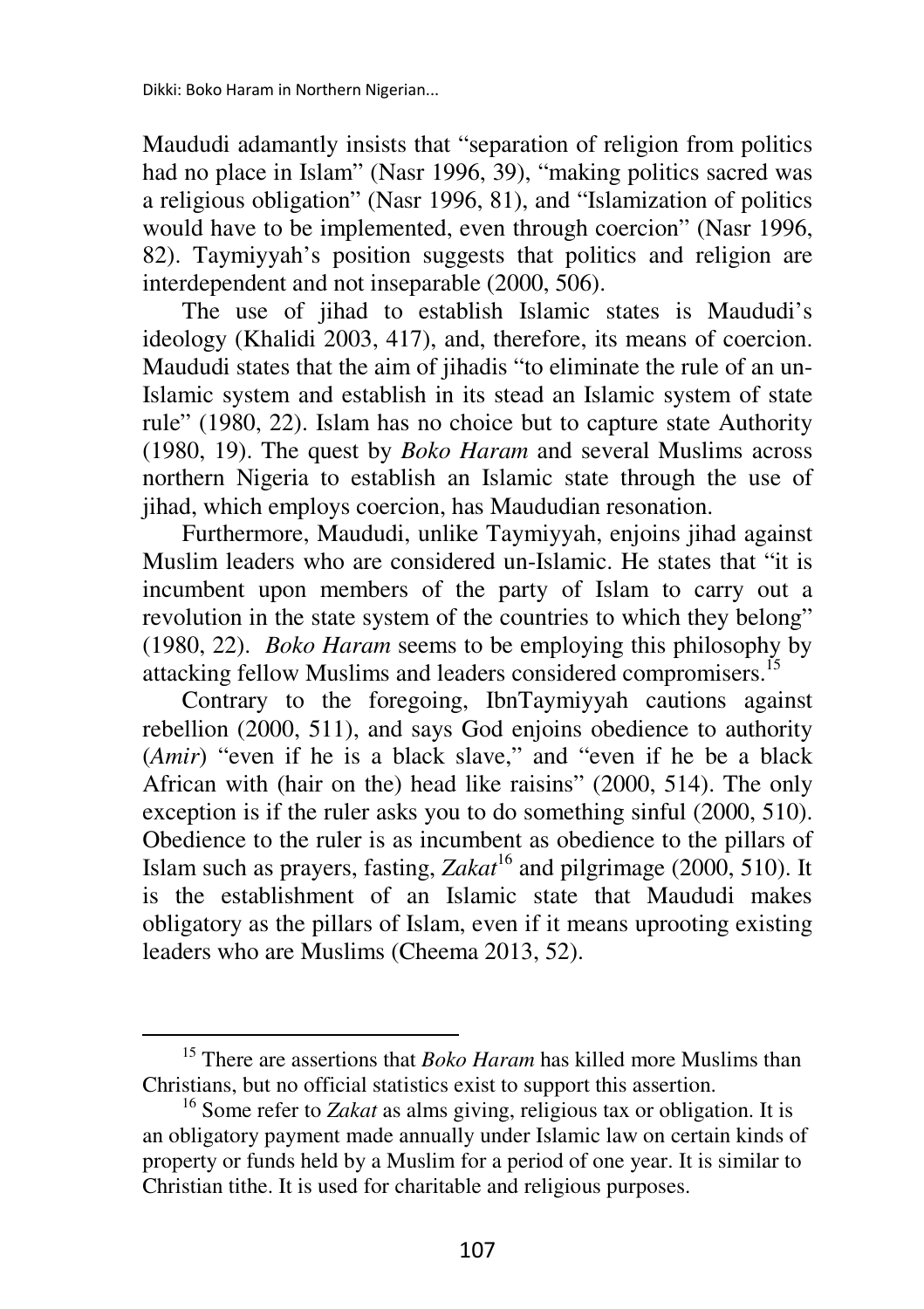Furthermore, Taymiyyah says the most heinous treachery is against the ruler (2000, 512) because as the prophet said, "one who rises up against the ruler *(sultan),* even to the span of a hand, and dies in that state dies the death of the days of ignorance" (2000, 513). Significantly, the ruler is so crucial that he is the shadow of God on earth and as "the saying goes that sixty years under an unjust ruler is better than one night without a ruler" (2000, 503). Maududi, *Boko Haram*and several fundamentalists reject this position.

Additionally, scholars have traced the anti –western rhetoric of extremist Islamic groups to Maududi. Jan argues that Maududi saw the threat to Islam as the western thought (2003, 503). Among the five principles that Demant says Maududi developed is anti-Westernism (2006, 98). There is consensus that Maududi had a deep seated suspicion of westernization (Nasr 1996, 20; Khalidi 2003, 417; Moten 2003, 396). And in his 1934 essay as discussed by Wood, Maududi "laments the corrupting influences of secular Western education on Muslim youth. Corrupted secularist Muslims, Mawdudi avers, reconfigure Islam along ―Christian lines" (2011, 183). *Boko Haram's* dislike for Christians rhymes with Maududian position.

In a reported interview after his capture, the *Boko Haram* leader was asked why he uses technological gadgets and his response was "they are purely technological things not *boko* . . . and westernization is different" (Mohammed 2010, 105). This resembles what Nasr says about Maududi that he accepts modernity, but rejects westernization (1996, 50-51), and reiterates that "Maududi wanted to also Islamize modernity" (1996, 53). Cheema concurs that fundamentalists accept modernity, but reject Westernization (2013, 55). The similarity becomes more apparent in the demands by*Boko Haram* for Christians to leave the north. As seen above, Maududi advocates that non-Muslims should leave the Islamic state if they refuse to accept Islam.

Indeed, almost half of 159 interviewees agree that non-Muslims should leave an Islamic state if they are unwilling to comply with *Shari'a.* This is an example of the growing influence of Maududian philosophy even among main line Muslims in northern Nigeria. Although the interviews reveal a strong presence of Sunni Muslims averse to fundamentalist ideology, such as that of Maududi, it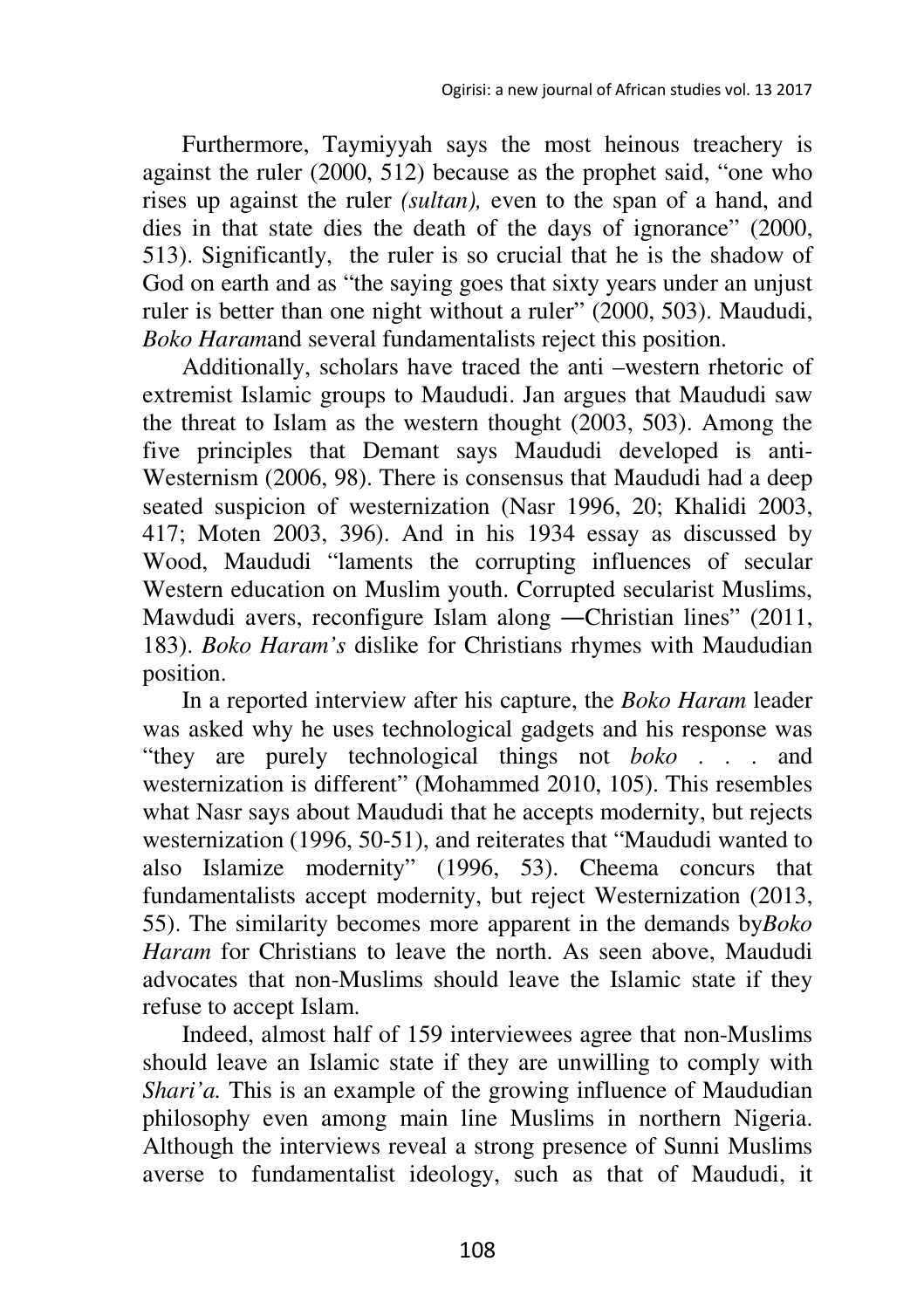reflects the growing influence of Maududian ideology, not only within *Boko Haram*, but among mainline Muslims.

Indeed, fundamentalist Islam, as Maududi's writings expose, is also opposed to proselytization. And as evident in most religious conflicts since the 1980s in northern Nigeria, Christians and non-Muslims have been accused of trying to proselytize Muslims and are attacked. Maududi's interpretation of how non-Muslims should be treated in an Islamic state (1980, 27-28) appears implemented in attacks against Christians and non-Muslims even before the 12 states in northern Nigeria implemented *Shari'a* law in the 2000s (Murtada 2012, 5; Mohammed 2014, 22). The anti-proselytization war started with radical Islamic students as discussed above, and also as reiterated by Falola (1998, 3). The above, therefore, makes it clear that religious conflicts and *Boko Haram* in northern Nigeria are strongly influenced by Maududian theological interpretation of Islam.

### **Conclusion**

This paper has clearly established the link between theology or theological interpretation and Islamic fundamentalism or religious conflicts in northern Nigeria. Specifically, it has shown how Maududi's political interpretation of Islam radicalized university students and how these students moved into the society and established fundamentalist groups such as *Boko Haram.* Although the paper did not deny the contribution of socio-economic and sociopolitical factors or even the role of colonialism in fostering Muslim and non-Muslim tensions and conflicts, it has shown that the factors influencing religious or interreligious conflicts and fundamentalism like that of *Boko Haram* are beyond the often harped on socioeconomic and socio-political factors.

**\****Michael Ezra Dikki, Africa International University, Karen, Nairobi, cgministry1@yahoo.co.uk*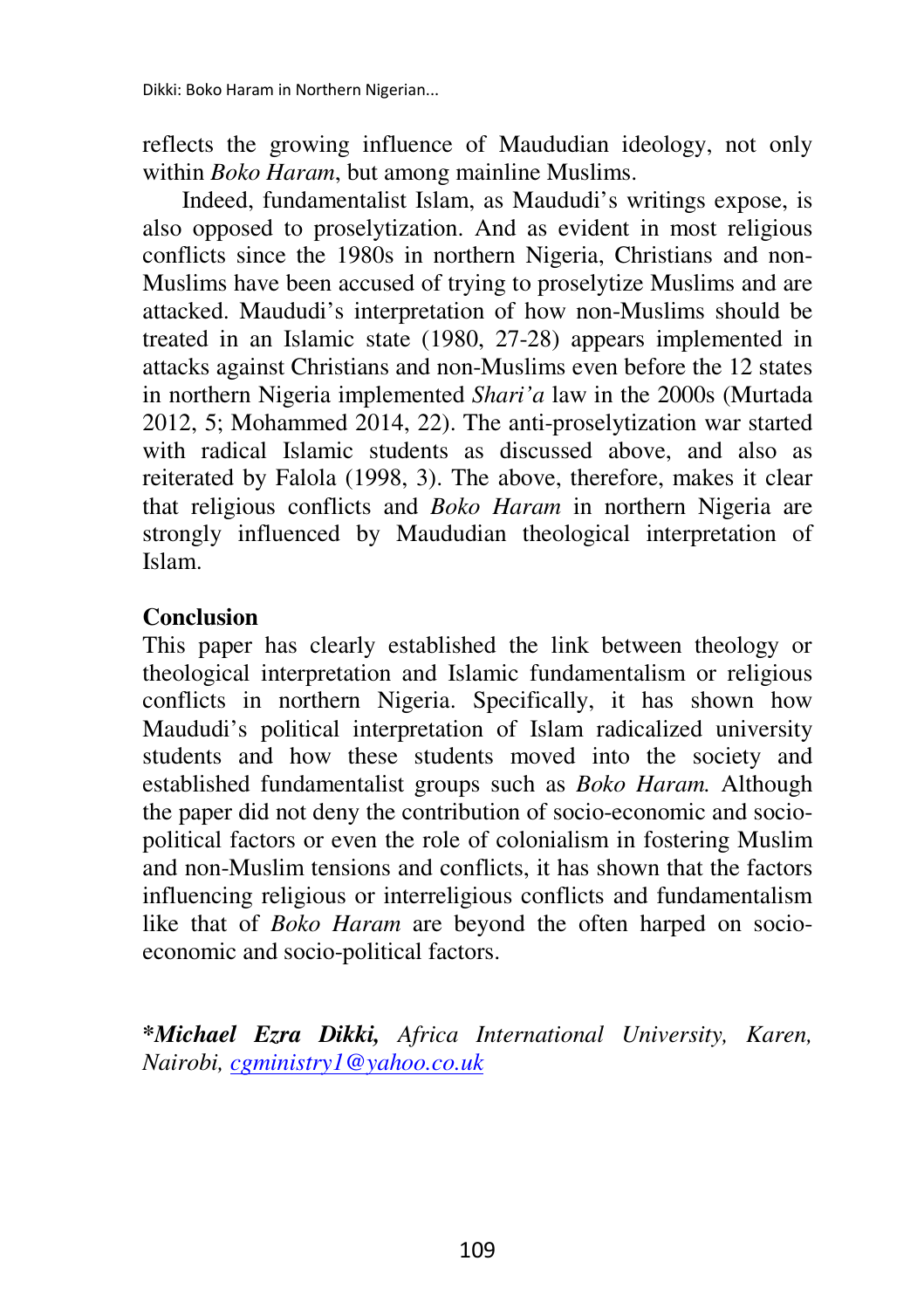#### **References**

- Adams, Charles J. 1983. Maududi and the Islamic state.In *Voices of resurgent Islam,* ed. John L. Esposito, 99-133. New York: Oxford University Press.
- Adesoji, A. 2010. The Boko Haram uprising and Islamic revivalism in Nigeria. *Africa Spectrum* 45, no 2: 95-108.
	- \_\_\_\_\_\_. 2011. Between Maitatsine and Boko Haram: Islamic fundamentalism and the response of the Nigerian State. *Africa Today* 57, no 4: 98-119.
- Ahmad, Anis. 2003. Mawdudi's concept of s*hari'ah. Muslim World*  93, no 3-4 (July – October): 533-545.
- Ahmad, Aziz. 1967. Mawdudi and orthodox fundamentalism in Pakistan. *Middle East Journal* 21, no. 3 (Summer): 369-380.
- Alao, Abiodun. n. d. Islamic radicalization and violence in Nigeria.*CountryReport*.http://www.securityanddevelopment.org/ pdf/ESRC/Nigeria/Overview.pdf (Accessed 27/1/2012
- Armajani, Jon. 2012. *Modern Islamist movements: History, religion and politics.* West Sussex: Wiley-Blackwell.
- Ayoob, Mohammed. 2008. *The many faces of political Islam: Religion and politics in the Muslim world.* USA: University of Michigan Press.
- Ayubi, Nazih. 1991. *PoliticalIslam: Religion and politics in the Arab world.* London: Routledge.

Bala, Salisu. 2006. Sufism, sects and intra-Muslim conflicts in Nigeria, 1804-1979.

*Comparative Islamic Studies* 2, no. 1 (June): 79-95.

- Calvert, John.2010. *SayyidQutb and the origins of radical islamism.*  New York: Columbia University Press.
- Cheema, Shahbaz Ahmad. 2013. Problemati`zing the religious basis of Maududi's political theory. *Studies on Asia.*Series IV, Vol. 3, no 2 (October): 52-82.
- Christelow, *Allan.* 2002. Islamic law and judicial practice in Nigeria: An historical perspective. *Journal of Muslim Minority Affairs*  22, no. 1 (April): 185-204.
- Clarke, Peter. 1988. Islamic reform in contemporary Nigeria: Methods and aims. *ThirdWorld Quarterly* 10, no. 2 (April): 519- 538.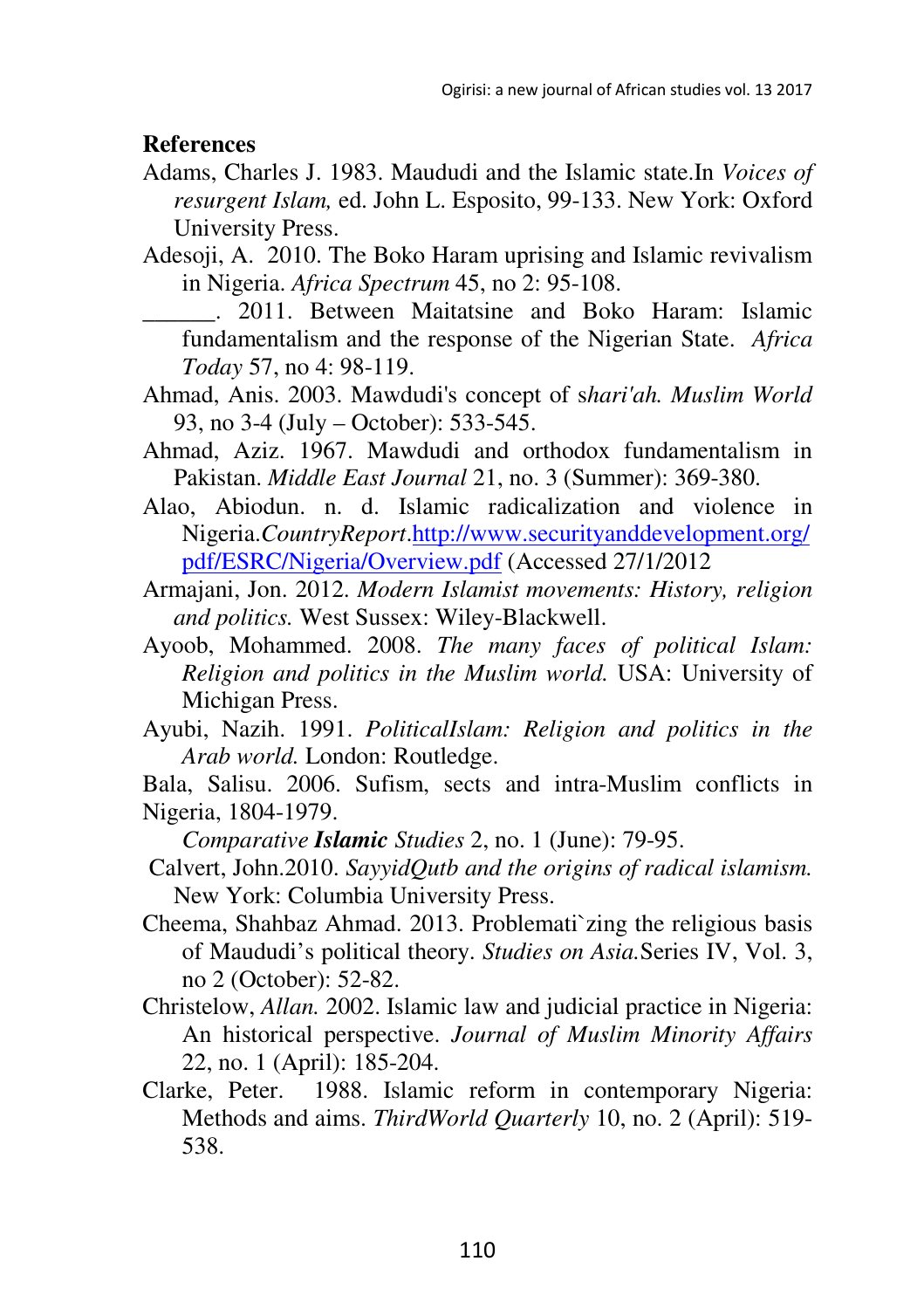- Coulson, N. J. 1964. *History of Islamic law.*Edinburgh: Edinburgh University Press.
- Crisis Group. 2010. Northern Nigeria: Background to conflict. *Africa Report* no. 168 (December, 20). http://reliefweb.int/sites/reliefweb.int/files/resources/880F82BD F4CF7582C12577FF0050EB69-Full\_report.pdf (Accessed 27/1/2012).
- Demant, Peter R. 2006. *Islam vs. Islamism: The dilemma of the Muslim world.* Westport, CT: Praeger Publishers.
- De Montclos, Marc-Antoine Perouse. 2014. Introduction and overview. In *Boko Haram: Islamism, politics, security and the state in Nigeria,* ed. Marc-Antoine Pérouse de Montclos, 1-7. Leiden: African Studies Centre.
- Elaigwu, J. Isawa, and HabuGaladima. 2003. The shadow of sharia over Nigerian federalism. *Publius* 33, no. 3 (Summer): 123-144.
- Enayat, Hamid. 2005. *Modern Islamic political thought.* London: I. B. Tauris.
- *Encyclopedia of the Middle East.*AbulAlaMaududi.http://www.mideastweb.org. (Accessed 25/10/11).
- Encyclopedia of World Biography on Abu-l A 'la Mawdudi. http://www.bookrags.com/biography/abu-i-ala-mawdudi/ (accessed 22/2/12).
- Esposito, John L. 1999. *The Islamic threat: Myth or reality*. 3rd ed. New York: Oxford University Press.
- Falola, Toyin. 1998. *Violence in Nigeria: The crisis of religious politics and secular ideologies.* Rochester, NY: University of Rochester Press.
- Falola, Toyin and Matthew M. Heaton. 2008. *A history of Nigeria.*  Cambridge: Cambridge University Press.
- Fwatshak, Sati U. 2006.A comparative analysis of the  $19<sup>th</sup>$  and 21<sup>st</sup>Century religious conflicts on the Jos plateau, central Nigeria.*Svenskmissionstidskrift*94, no 3: 259-280.
- Haddad, Yvonne Yazbeck. 1983. The qur'anic justification for an Islamic revolution: The view of SayyidQuṭb. *Middle East Journal* 37, no. 1 (Winter): 4-29.
- IbnTaymiyyah. 2000. *IbnTaymiyyah expounds on Islam: Selected writings of Shaykh al-Islam Taqi ad-Din IbnTaymiyyah on*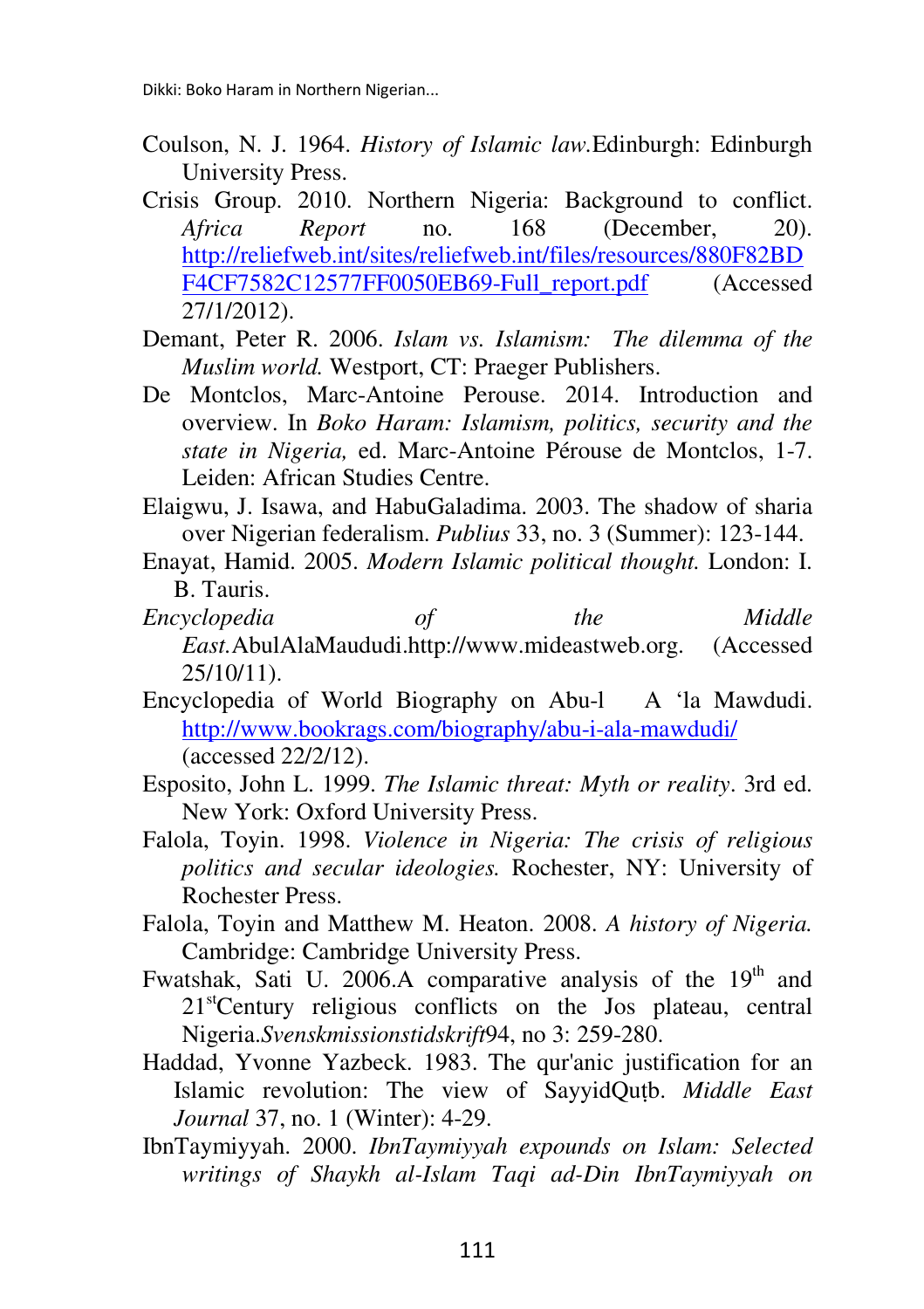*Islamic faith, life, and society.* Comp. and trans. Muhammed Abdul-Haqq

Ansari.http://www.kalamullah.com/Books/ibn\_taymiyyah\_expo unds on islam.pdf (Accessed May 26, 2014).

- Hunwick, John. 1992. An African case study of political Islam: Nigeria. *Annals of the American Academy of Political and Social Science* 524 (November): 143-155.
- Ibrahim, Jibrin. 1987. The politics of religion in Nigeria: The parameters of the 1987 crisis in Kaduna state*. Review of African Political Economy* no. 45/46: 65-82.
	- \_\_\_\_\_\_\_. 1991. Religion and political turbulence in Nigeria. *The Journal of Modern African Studies* 29, no.1 (March):115-136.
- Idris, Sajjad. 2003. Reflections on Mawdudi and human rights. *Muslim World* 93 (July – October): 547-61.
- Isichei, Elizabeth. 1987. The Maitatsine risings in Nigeria 1980– 1985: A revolt of the disinherited. *Journal of Religion in Africa*  17, Fasc. 5 (October):194-208.
- Jackson, Roy. 2011. *MawlanaMawdudi and political Islam: Authority and the Islamic state.* Abingdon: Routledge.
- Jami'uSulaiman. 2012. *Towards diffusing religious tension in the polity: Islam and politics in Nigeria: 1903-1983.* Ilorin: Lavgark Investment Ltd.
- Jān, Tārik. 2003. Mawdudi's critique of the secular mind. *Muslim World* 93, no 3-4 (July – October): 503-519. Jenkins, Philip. 2008. The roots of jihad in India. *The New Republic,* December 24: 7-9.
- Kalu, OgbuUke. 2004. Sharia and Islam in Nigerian Pentecostal rhetoric, 1970-2003 *Pneuma* 26 no. 2 (Fall): 242-261.
- Khalidi, Omar. 2003. MawlanaMawdudï and the future political order in British India. *Muslim World* 93, no 3-4 (July – October): 415-27.
- Maududi, SayyidAbulA'la. 1960. *Towards understanding Islam*. Ed. Khurshid Ahmad.,

http://www.teachislam.com/dmdocuments/Maulana\_Maududi\_T owards\_Understanding\_Islam\_%28Translated\_by\_Khurram\_Mu rad%29.pdf. (accessed August 6, 2012).

\_\_\_\_\_\_\_\_. 1964. *Haqiqat-i-*Jihad. Lahore: Taj Company Ltd.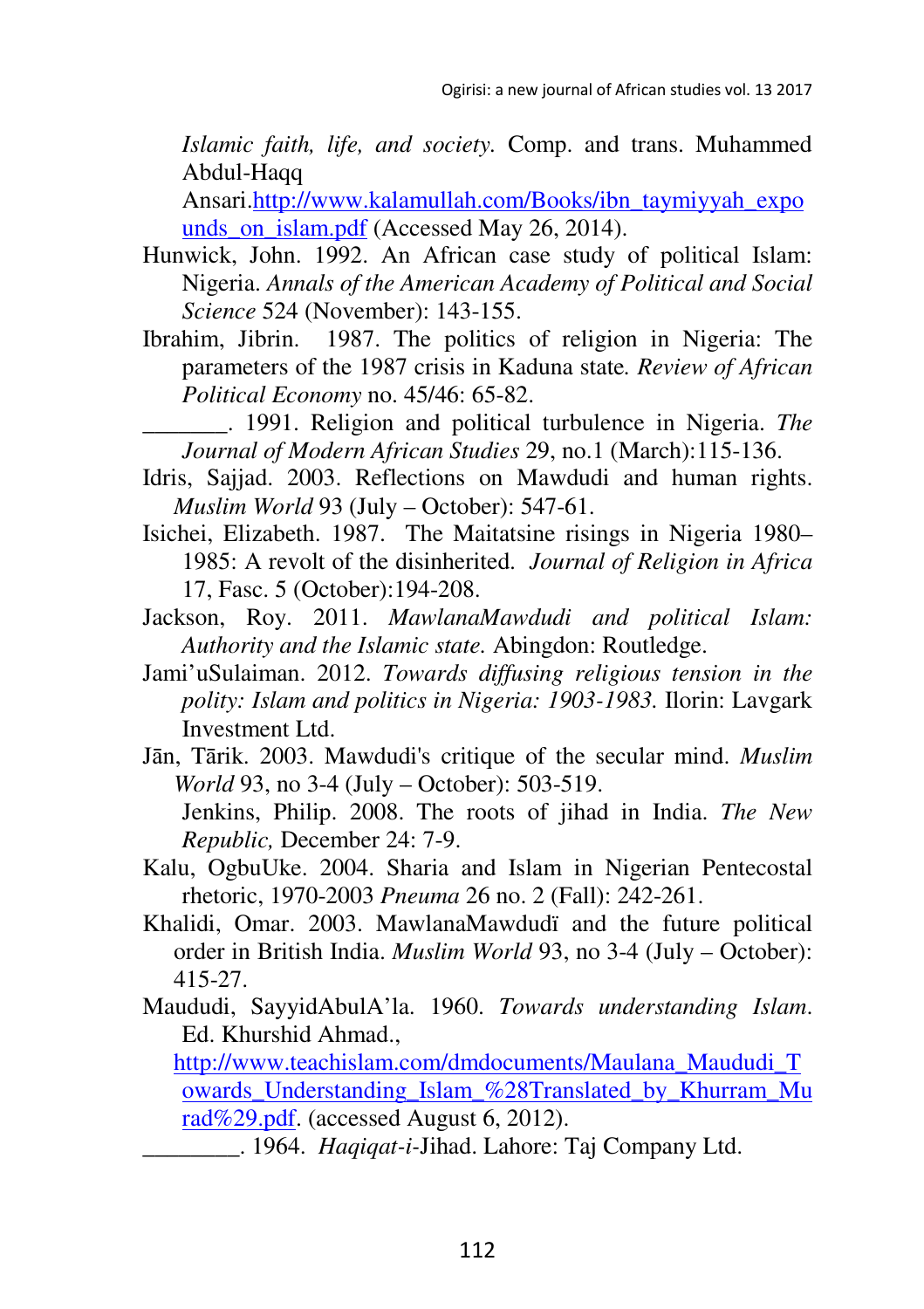Dikki: Boko Haram in Northern Nigerian...

\_\_\_\_\_\_\_\_. 1980. Jihad *in Islam.* Beirut: The Holy Qur'an Publishing House.

- \_\_\_\_\_\_\_\_. 1981. *MurtaddkiSazaIslamiQanun Mein.* Trans. 8th ed. Lahore: Islamic Publications Ltd.
- Mohammed, Abdulkareem. 2010. *The paradox of Boko Haram.*  Kano: Moving Image Limited.
- Mohammed, Kyari. 2014. The message and methods of Boko Haram. In *Boko Haram: Islamism, politics, security and the state in Nigeria,* ed. Marc-Antoine Pérouse de Montclos, 9-32. Leiden: African Studies Centre.
- Moten, Abdul Rashid. 2004. Islamization of knowledge in theory and practice: The contribution of SayyidAbulA'lāMawdūdī. *Islamic Studies* 43, no. 2 (Summer): 247-272.
- Murtada, Ahmad. 2012. Boko Haram: Its beginnings, principles and activities in Nigeria.*al-Qira'at Journal* (*for African and Islamic Studies*), no.12 (April):12-25. Trans. SalafiManhaj.com 2013 (Accessed June 6, 2014).
- Nasr, SeyyedVali Reza. 1995. MawlanaMawdudi's autobiography.*The Muslim World* LXXXV, no 1-2 (January – April): 49-62.

\_\_\_\_\_\_. 1996. *Mawdudi and the making of Islamic revivalism.*New York: Oxford University Press.

*New World* 

*Encyclopedia.*SayyidAbulA'laMaududi.http://www.newworldenc yclopedia/entry/sayyid\_Abul\_A'laMaududi (Accessed August 20, 2014).

- Onuoha, Freedom. 2014. Boko Haram and the evolving Salafi jihadist threat in Nigeria. In *Boko Haram: Islamism, politics, security and the state in Nigeria,* ed. Marc-Antoine Pérouse de Montclos, 158-191. Leiden: African Studies Centre.
- Olojo, Akinola. 2013. Nigeria's troubled north: Interrogating the drivers of public support for Boko Haram. The Hague: International Centre for Counter -Terrorism (October): 1-18. http://www.icct.nl/download/file/ICCT-Olojo-Nigerias-Troubled-North-October-2013.pdf (Accessed May 29, 2014).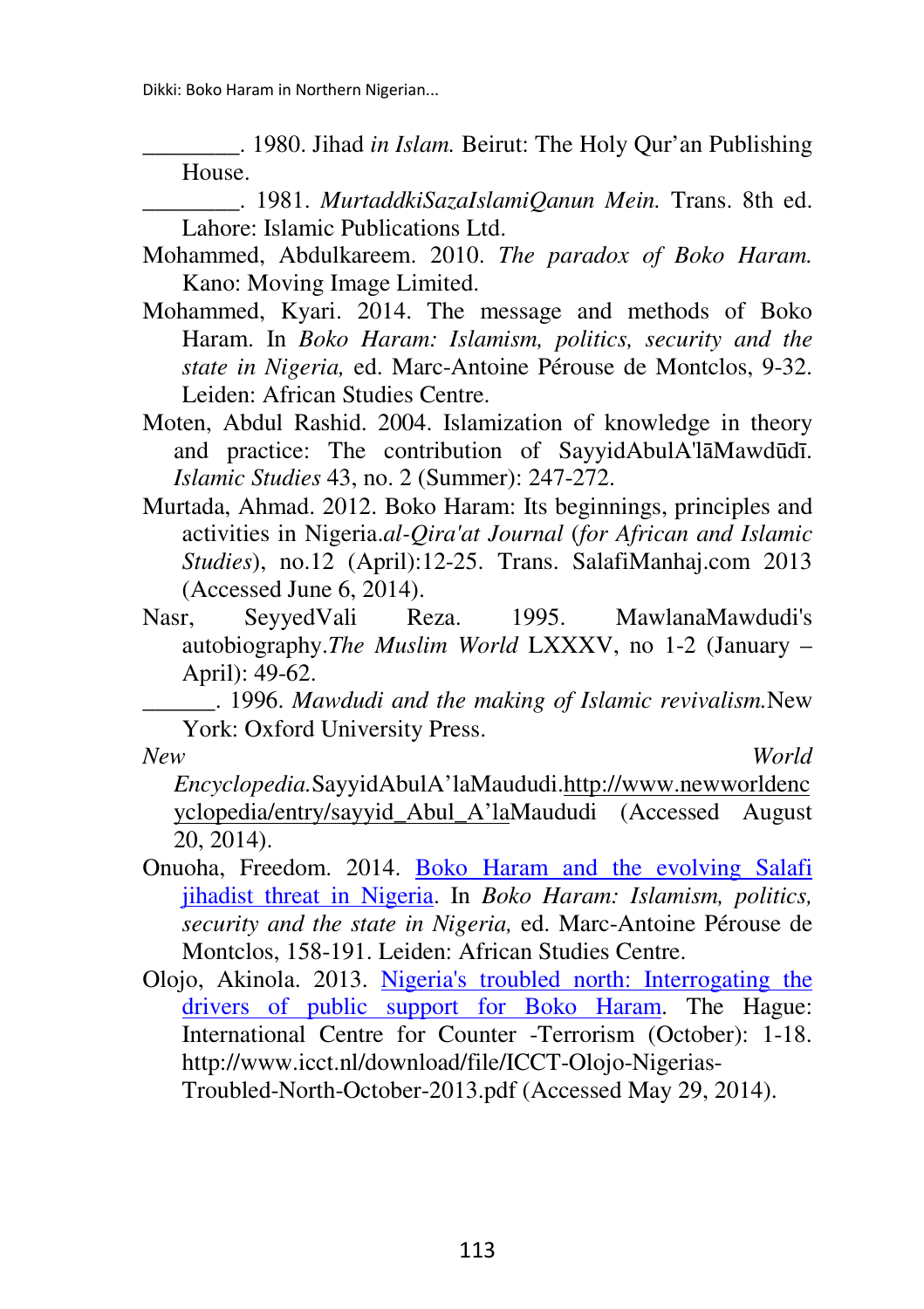- Osman, Fathi. 2003. Mawdüdí's contribution to the development of modern Islamic thinking in the Arabic-speaking world. *Muslim World* 93, no 3-4 (July – October): 465-85*.*
- Ousman, Abdelkérim. 2004. The potential of Islamist terrorism in sub-Saharan Africa. *International Journal of Politics* 18, no. 1/2 (Fall - Winter): 65-105.
- Pham, J. Peter. 2012. Boko Haram's evolving threat. *Africa Security Brief* 20 (April): 1-8. http://africacenter.org/wpcontent/uploads/2012/04/AfricaBriefFinal\_20.pdf (Accessed May 30, 2014).
- Rahman, AsyrafHj. A.B. and Nooraihan Ali. 2012. The influence of Al-Mawdudi and the *Jama'at Al Islami*movement on SayyidQutb writings. *World Journal of Islamic History and Civilization* 2, no 4): 232-236.
- Sanneh, Lamin O. 2003. Shariah sanctions as secular grace? A Nigerian Islamic debate and an intellectual response *Transformation* 20, no. 4 (October): 232-244.
- Sanusi, SanusiLamido. 2007. Politics and sharia in northern Nigeria. In *Islam and Muslim politics in Africa,* ed. Benjamin F. Soares and Rene Otayek, 177-188. New York: Palgrave Macmillan.
- Schacht, Joseph. 1957. Islam in northern Nigeria. *StudiaIslamica*8: 123-146.
- Sivan, Emmanuel. 1985. *Radical Islam: Medieval theology and modern politics.* New Haven: Yale Univeristy Press.
- The Holy Quran.trans. Yusuf Ali. In Alim, CD-ROM, version 6.0.11.1. U. S. A.: ISL Software Corp, 1986 – 2000.
- Tibi, Bassam. 1998. *The challenges of fundamentalism: Political Islam and the new world disorder*. Berkeley: University of California Press.
- Turaki, Yusuf. 1993. *The British colonial legacy in northern Nigeria: A social eithical analysis of the colonial and postcolonial society and politics in Nigeria.* Jos: Challenge Press.
- Turaki, Yusuf. 1999. *Theory and practice of Christian Missions in Africa: A century of SIM/ECWA history and legacy in Nigeria, 1893-1993. Vol. 1.*Nairobi: IBS Press.
	- \_\_\_\_\_\_. 2010. *Tainted legacy: Islam, colonialism and slavery in northern Nigeria.* Mclean, VA: Isaac Publishing.